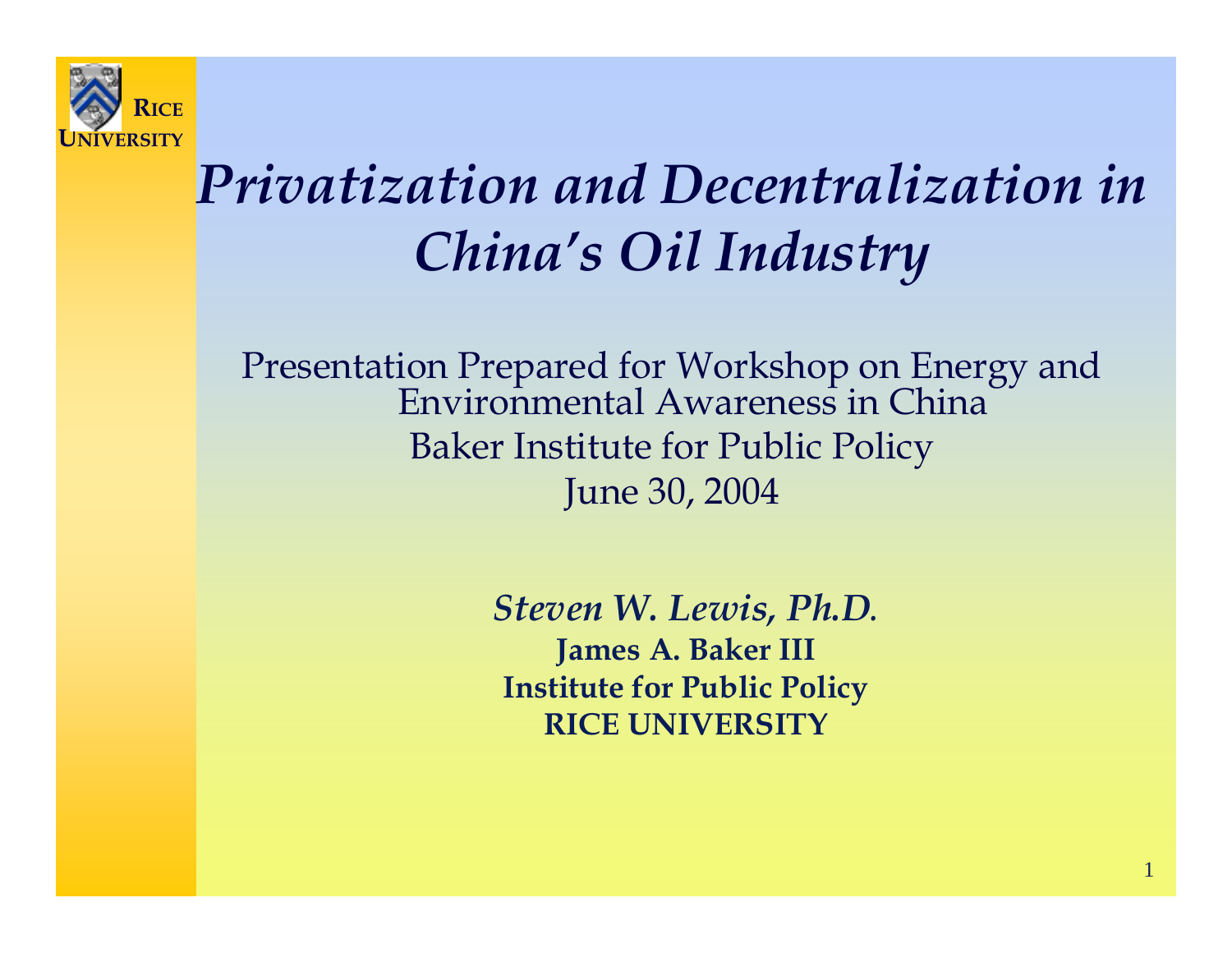

### *Privatization and Decentralization in China's Oil and Gas Industry*

- China's energy needs for economic development require at least semiprivatized oil and gas SOEs that can compete with the major multi-national companies to:
	- Boost domestic production while at the same time obtain stable, low-cost supplies of oil and gas from overseas;
	- Attract financial resources from energy sector partners and investors in domestic and foreign capital markets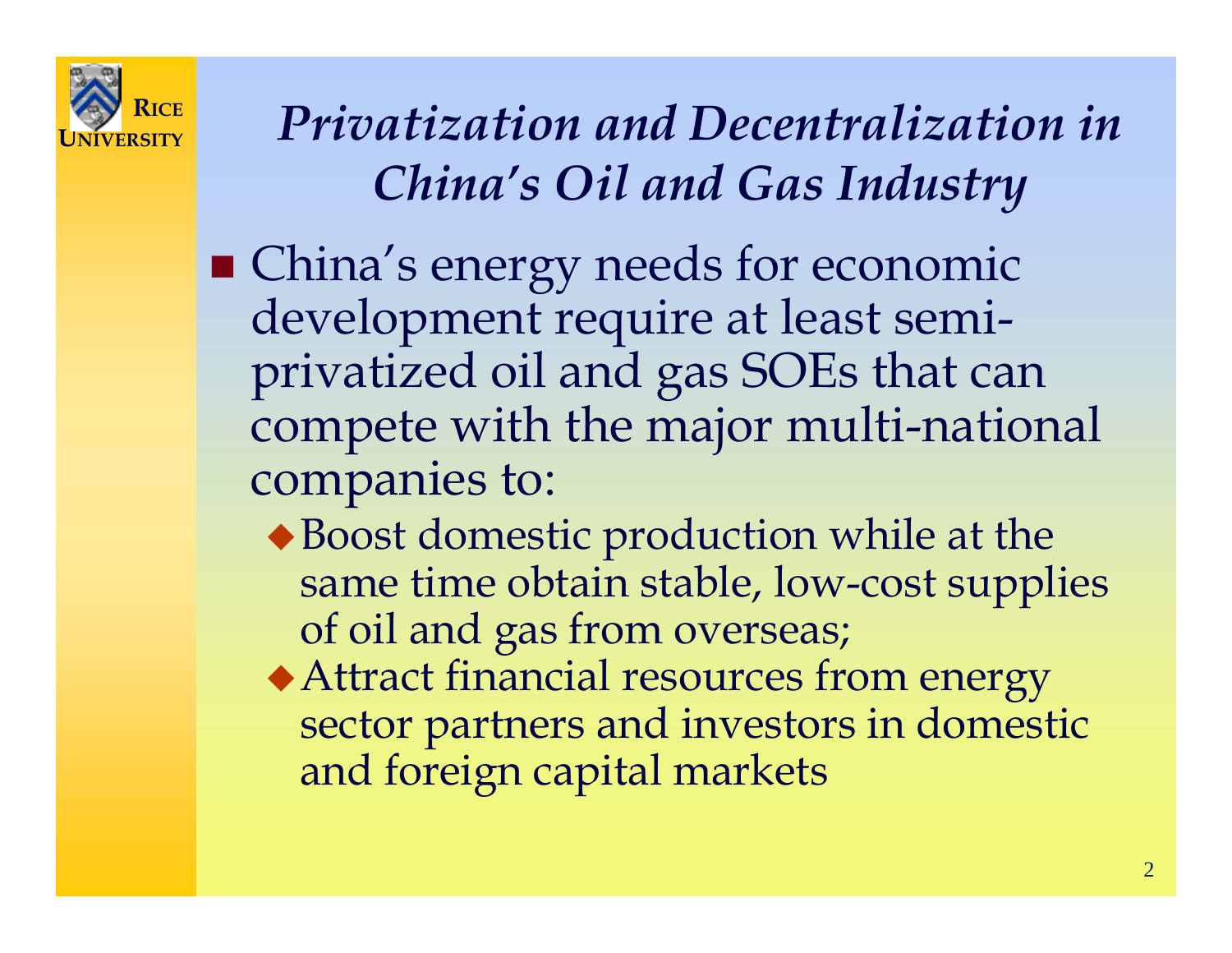

### *Privatization and Decentralization in China's Oil and Gas Industry*

- Given China's decentralization in government and the economy, can its oil and gas SOEs compete with the multi-national oil and gas companies?
- **The decentralized nature of privatization in** China has created unique institutional obstacles to the future effective semiprivatization of its oil and gas SOEs;
- The decentralized privatization of the oil and gas SOEs blocks the design of comprehensive national energy and energy security policies, and the creation of effective governmental institutions to coordinate them.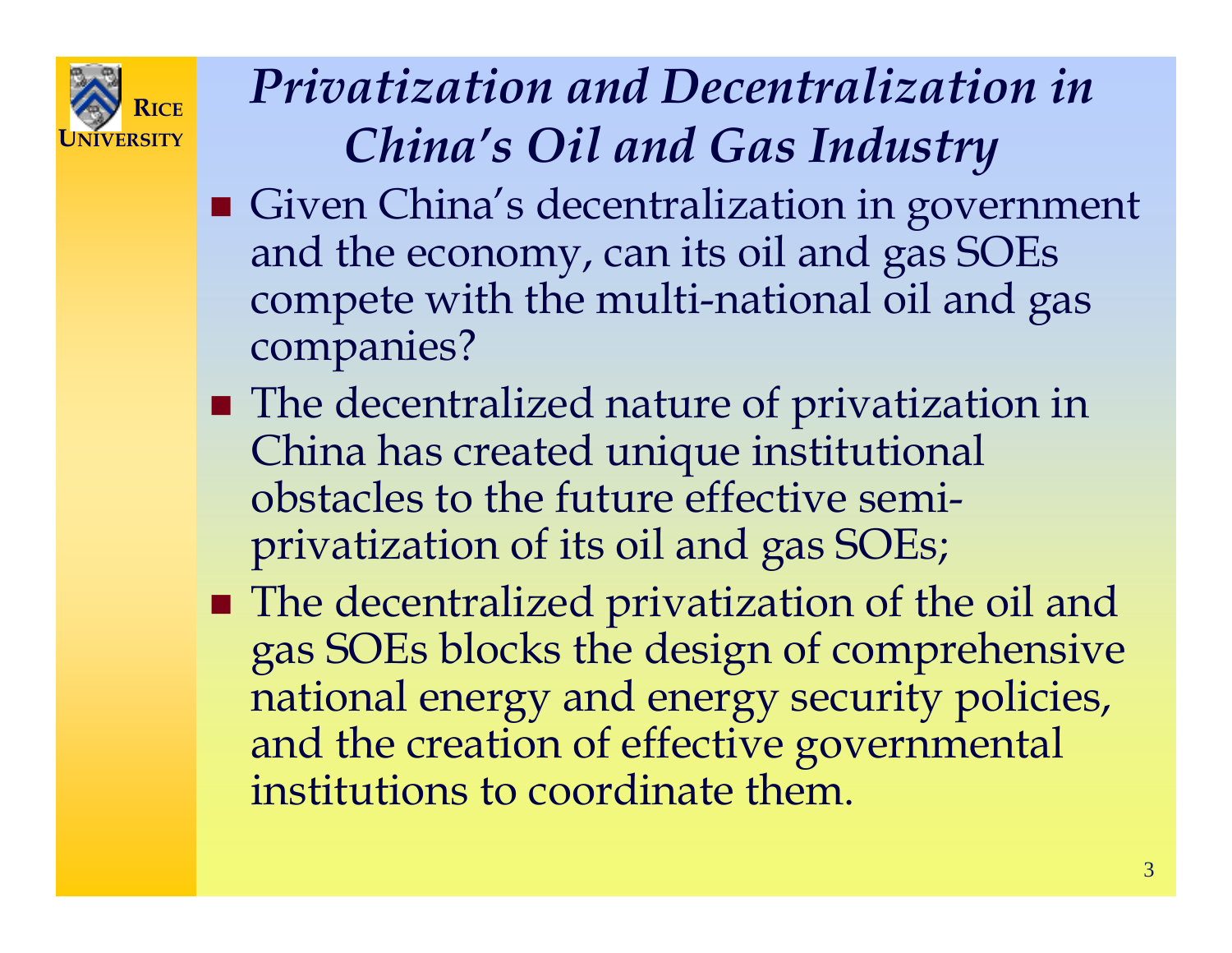

# *Why do governments privatize SOEs?*

- **To raise revenue for the state;**
- $\blacksquare$  To promote economic efficiency;
- To reduce government interference in the economy;
- **To promote wider share ownership;**
- **To provide the opportunity to introduce** competition;
- To subject SOEs to market discipline;
- **To develop national capital markets.**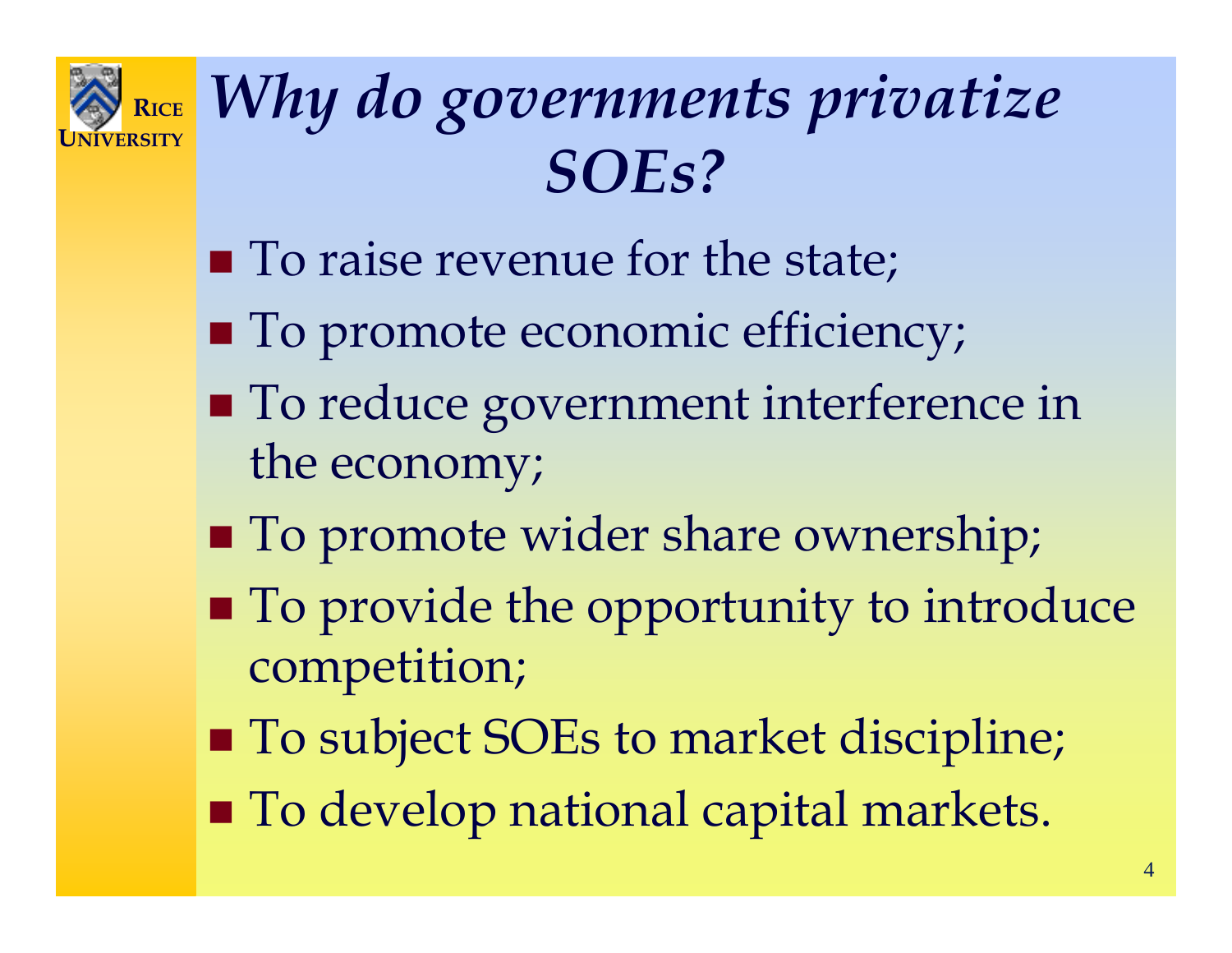

# *Factors affecting selection of privatization methods*

- History of the asset's ownership;
- Financial and competitive position of the SOE;
- Government's ideological view of markets and regulation;
- Past, present and future regulatory structure in the country;
- Need to compensate important interest groups during privatization;
- Government's ability to credibly commit itself to respect investors' property rights after divestiture;
- Capital market conditions and existing institutional framework for corporate governance;
- **Sophistication of potential investors;**
- Government's willingness to allow foreign ownership.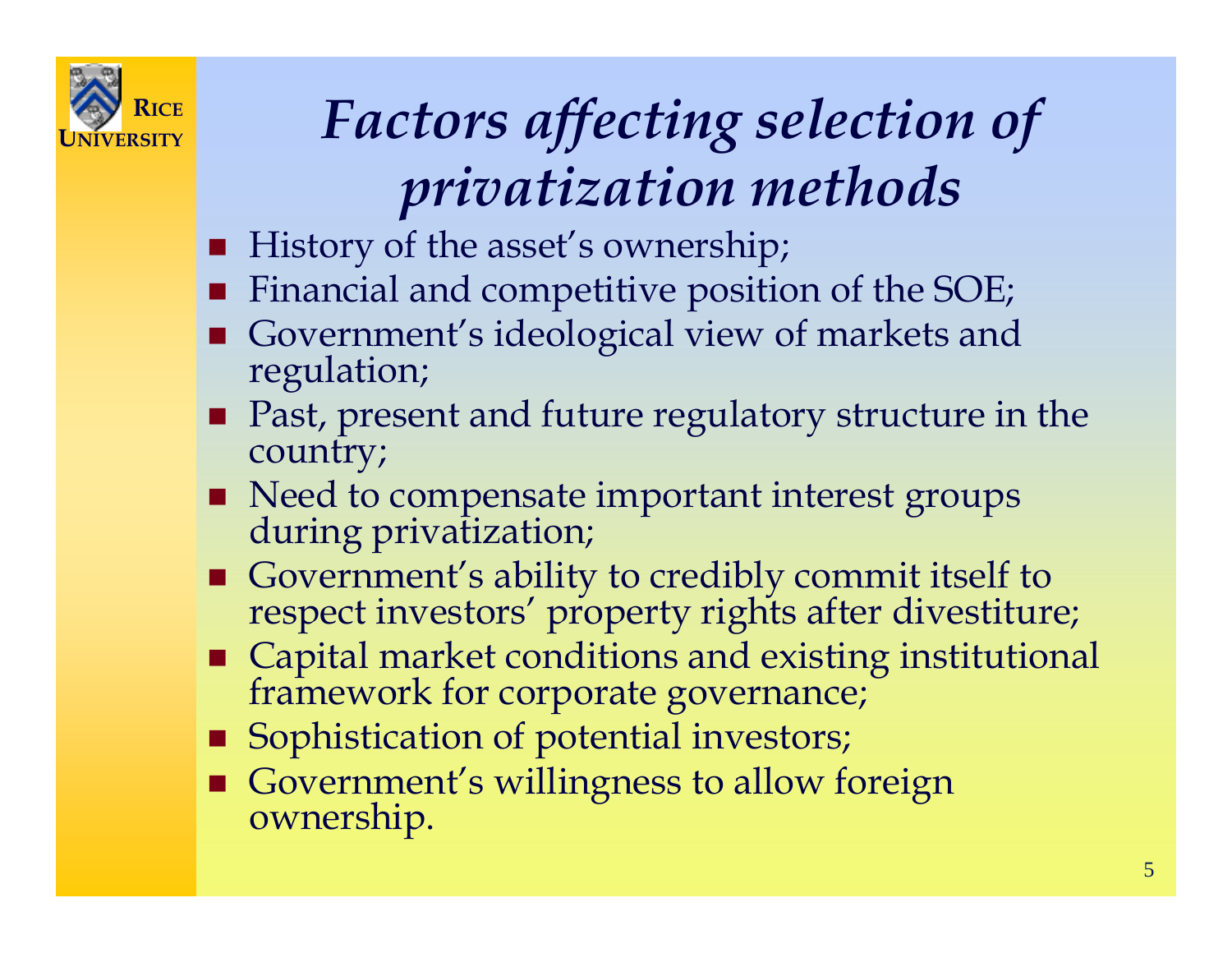

# *What do general studies reveal about successful privatization?*

- **Privately owned firms are more efficient and more profitable than otherwise comparable state-owned firms;**
- Divested firms almost always become more efficient, more profitable, financially healthier, and increase their capital investment spending;
- Some evidence suggests that share issues stimulate national capital markets and modernize corporate governance;
- Direct sales and public shares are the most common<br>and most successful methods;
- Voucher programs are less common and frequently problematic;
- Informal privatization (as in China) is the least commonly used method and the least studied.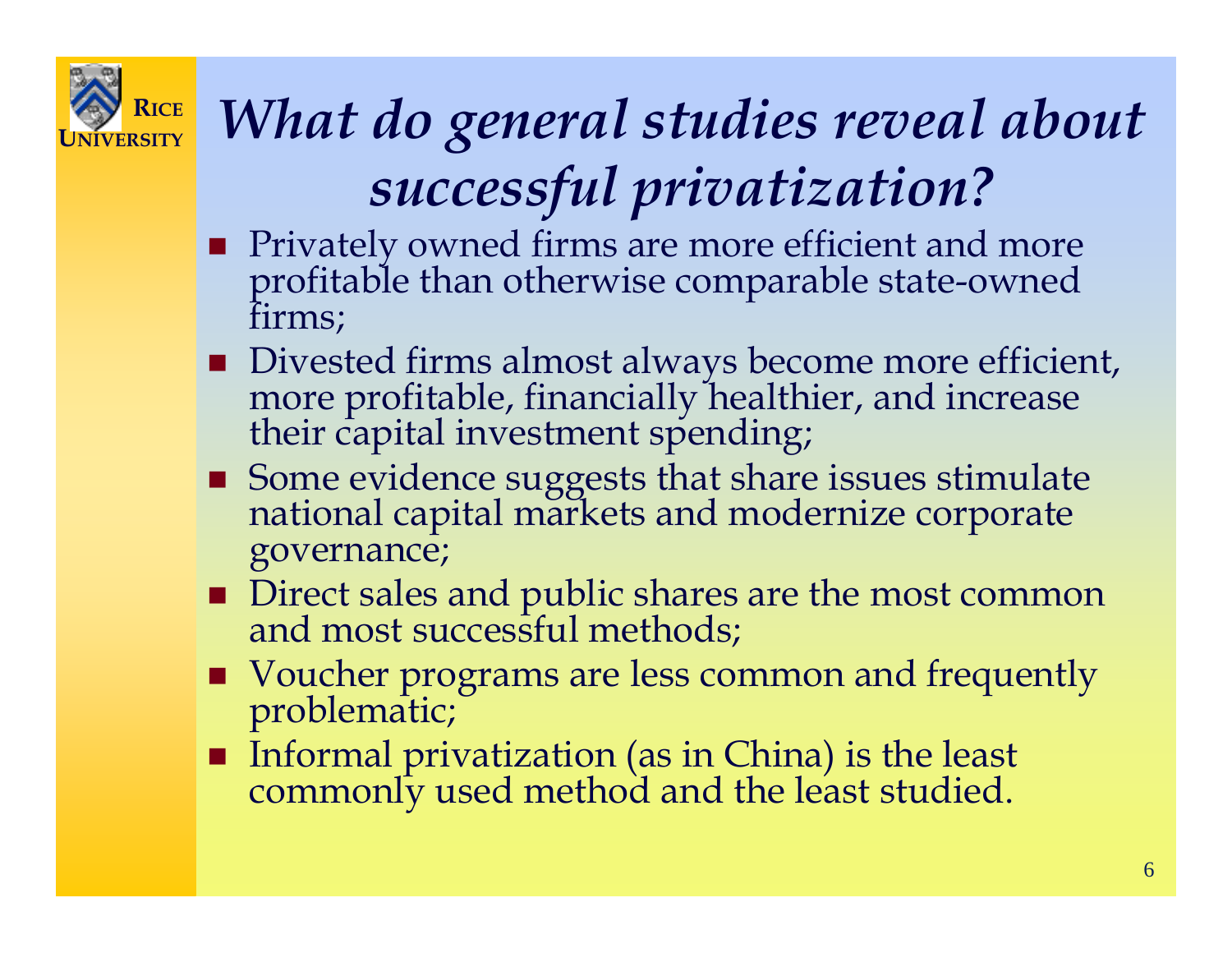

# *General studies and industry best practices identify successful privatization steps*

- Corporatization prior to privatization and deregulation;
- Identification and compensation of all potential stakeholders;
- **Development of transparent legal** institutions to resolve potential conflicts among stakeholders;
- Clear separation of business and government functions.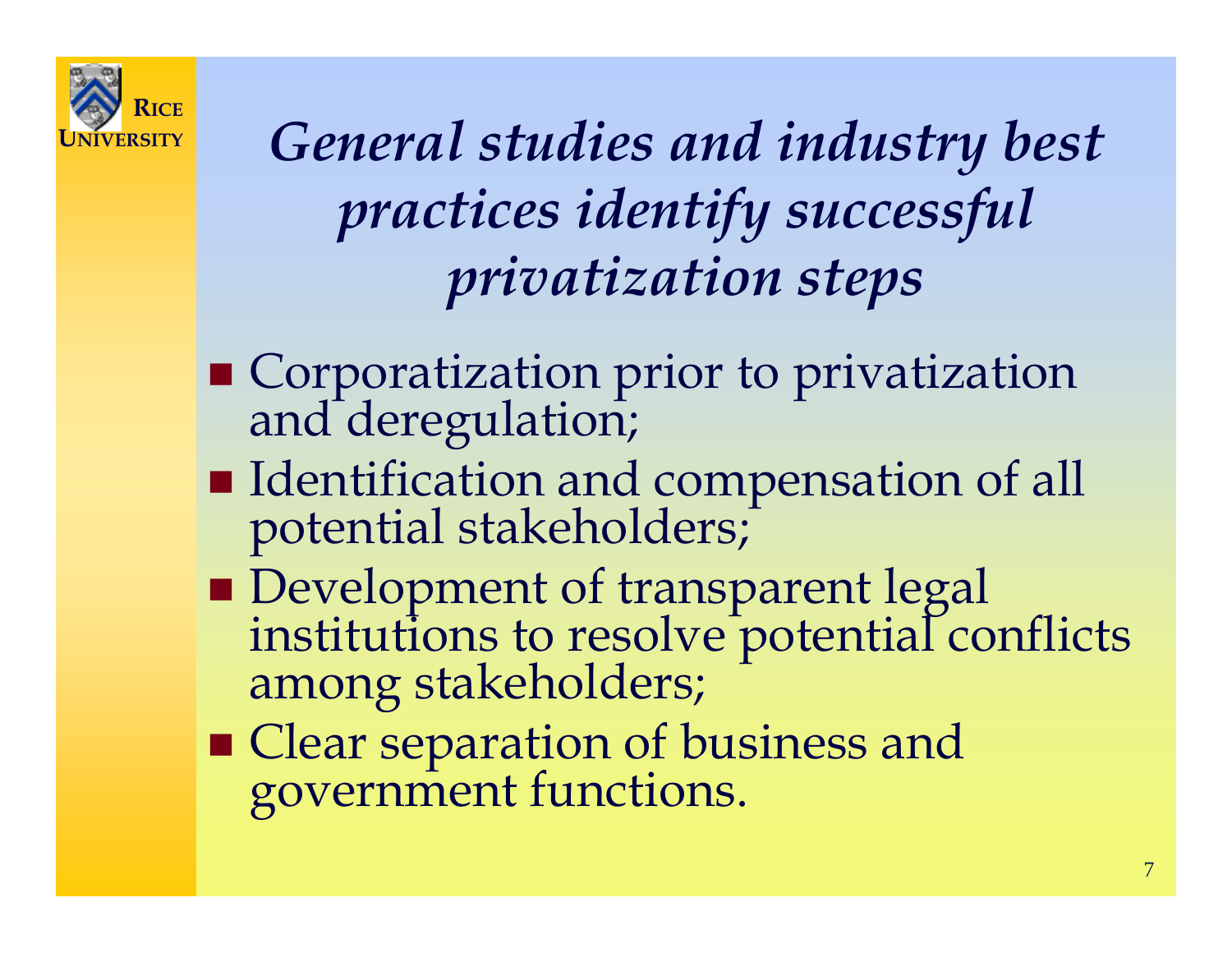

### *China's Decentralization and Obstacles for Effective Privatization of Oil and Gas SOEs*

 Decentralization: Lack of national privatization program makes identification and compensation of potential stakeholders problematic 1. Local government pitted against SOEs and central government on costs of privatization; 2. Communist Party's informal system of controlling ownership of SOEs makes corporatization, identification and compensation necessarily opaque, stunts development of legal systems and autonomous regulatory agencies; 3. Chinese public increasingly influences policy- making, and yet views and knowledge of emerging Chinese middle class on energy, environmental and privatization issues are still being formed.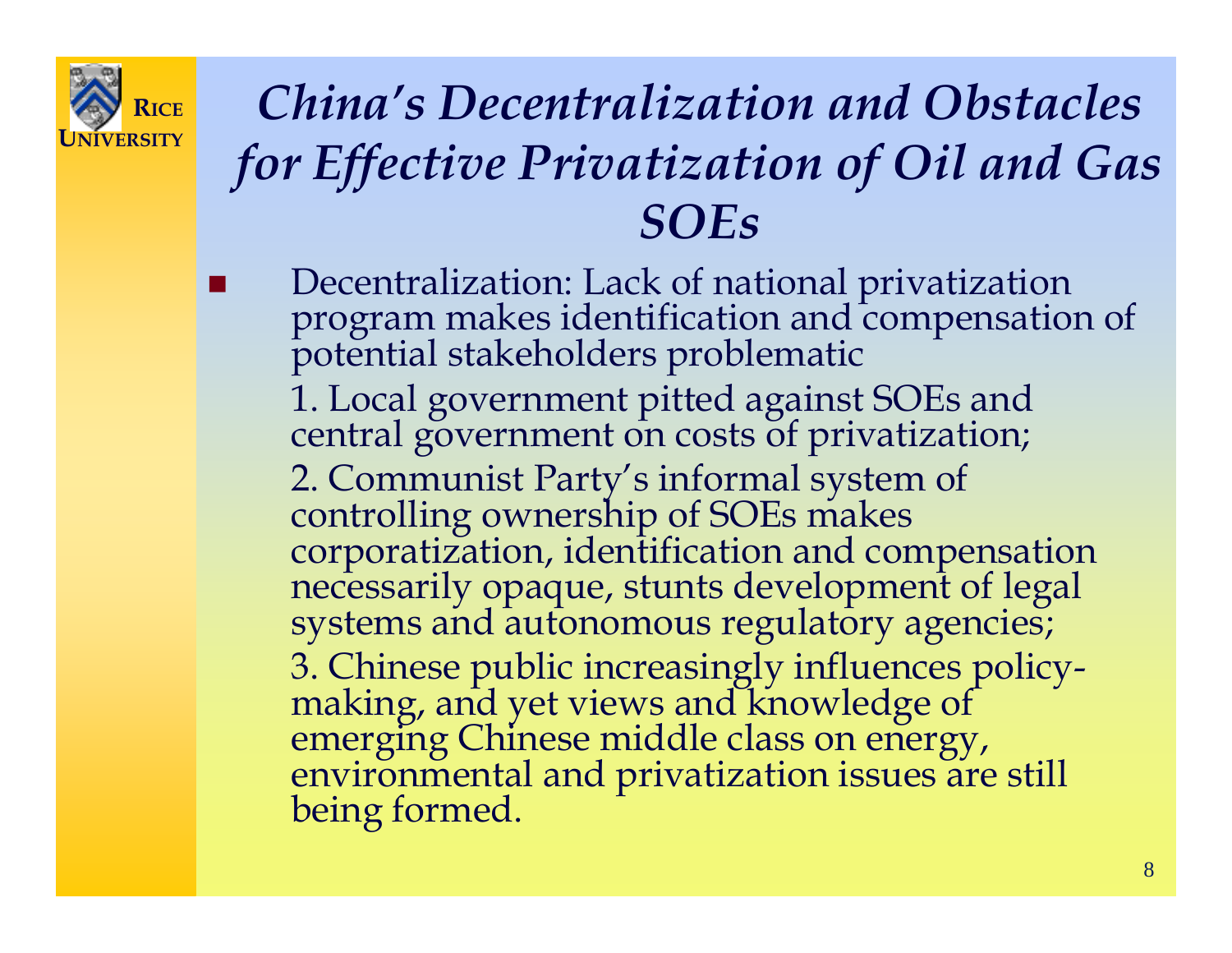

 *Comparison of PetroChina & Sinopec with Foreign Competitors (Aegis 2003)*

- Super Majors: BP, ExxonMobil, Royal Dutch Shell
- Integrated Majors: ChevronTexaco, ConocoPhillips, Repsol-YPF, TotalFinaElf
- Privatizing Peers: Eni, Petrobas, PetroCanada, Statoil, PetroChina, Sinopec
- **Comparisons in Five Categories for 2002:** Absolute Size
	- ◆ Operating Characteristics
	- Operating Performance
	- Financial Performance
	- Stock Market Performance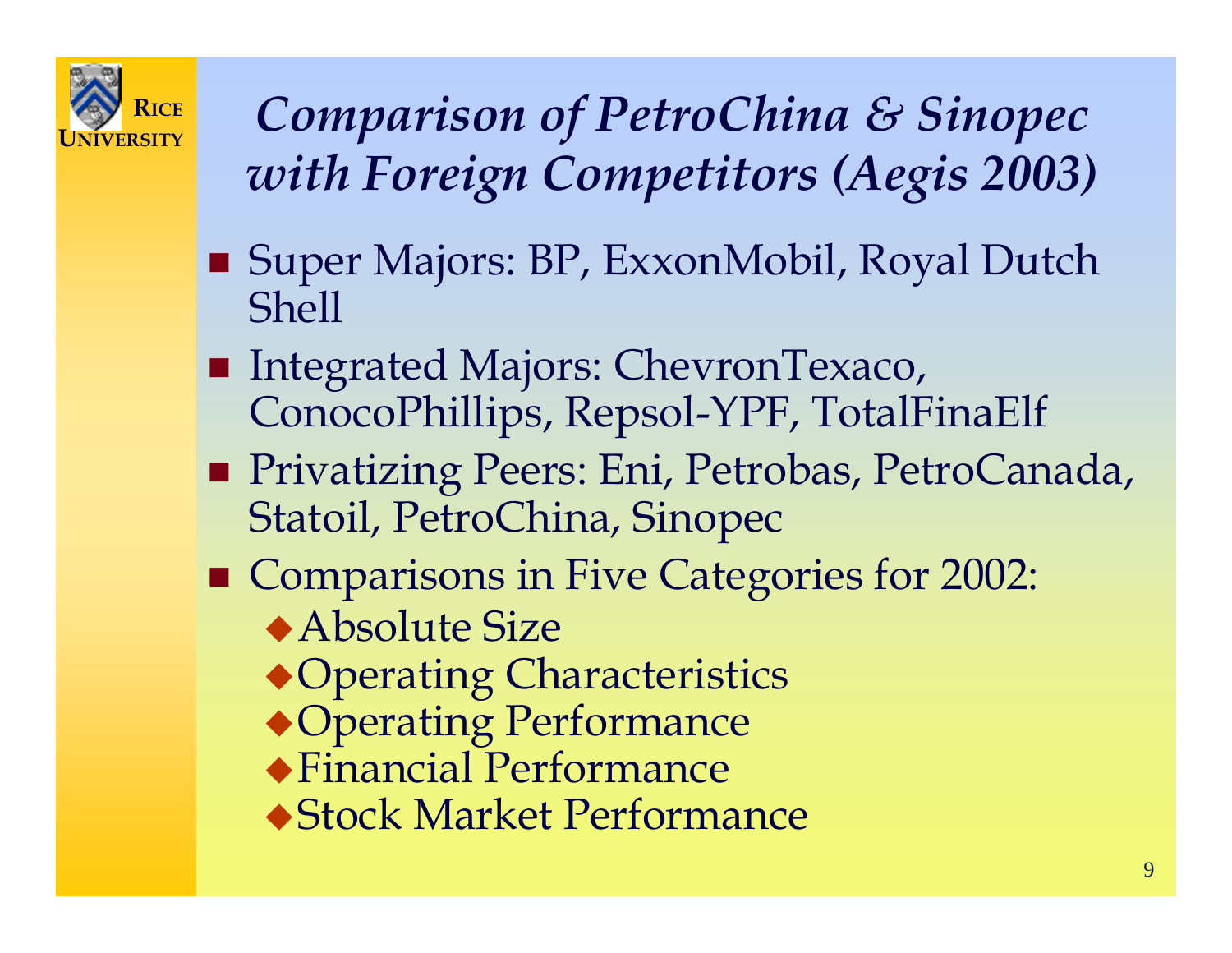

### *Comparisons of Absolute Size*

- Both PetroChina and Sinopec are very large NOCs that compare well with majors and peers on some measures of absolute size:
	- ◆ PetroChina compares well with competitors in terms of reserves, production, net income, but has assets, revenues lower than peers, and very many employees.
	- Sinopec does not compare as well with competitors in reserves, production, assets, revenues or employees, but has high refining capacity.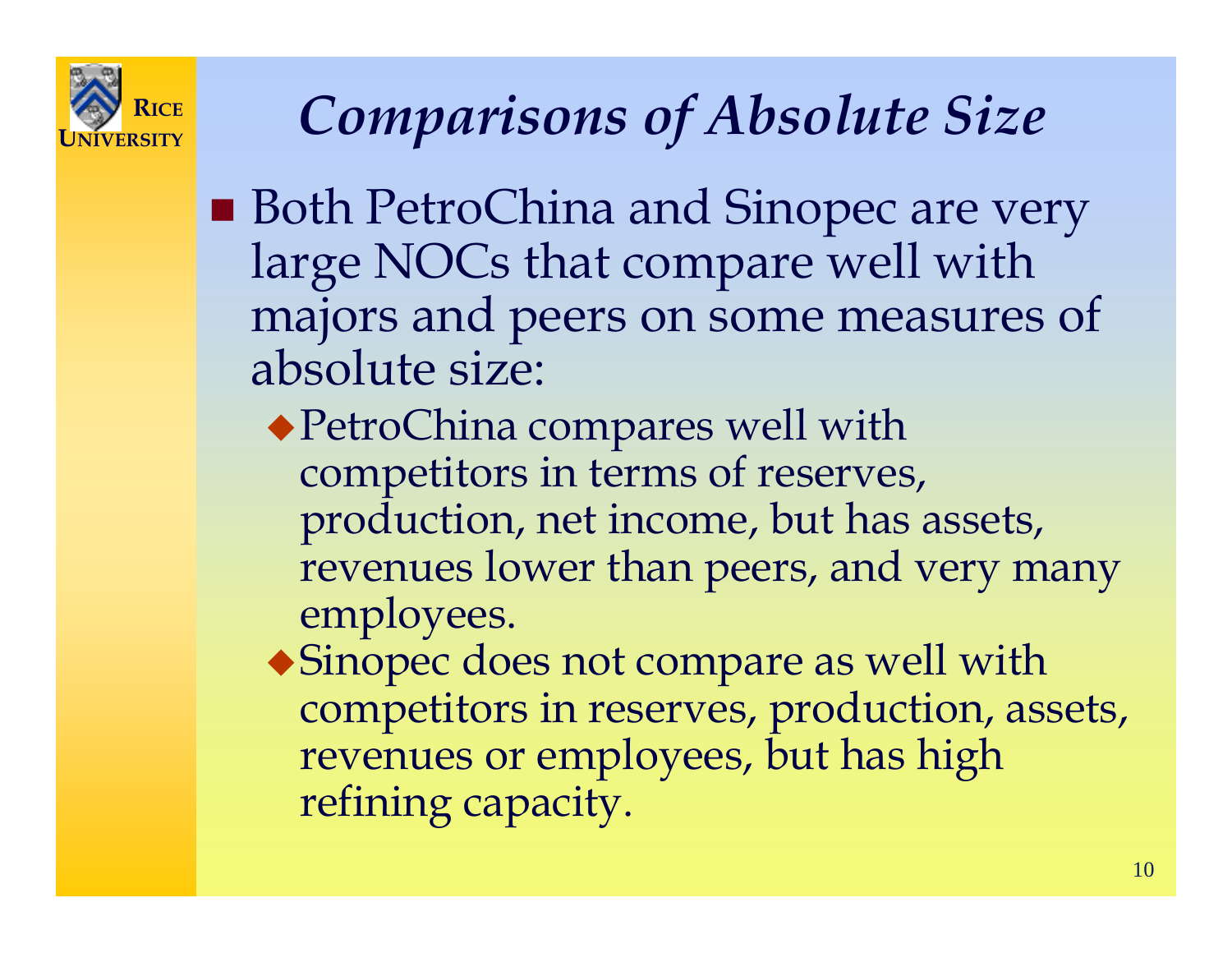

### *Absolute Size Comparisons*

|                                         | Petro-<br>China/<br><b>Super</b><br><b>Majors</b> | Petro-<br>China/<br>Inte-<br>grated<br><b>Majors</b> | Petro-<br>China/<br>Priva-<br>tizing<br><b>Peers</b> | Sinopec/<br><b>Super</b><br><b>Majors</b> | Sinopec/<br>Inte-<br>grated<br><b>Majors</b> | Sinopec/<br>Priva-<br>tizing<br><b>Peers</b> |
|-----------------------------------------|---------------------------------------------------|------------------------------------------------------|------------------------------------------------------|-------------------------------------------|----------------------------------------------|----------------------------------------------|
| <b>Reserves</b>                         | <b>Equal</b>                                      | <b>Above</b>                                         | <b>Above</b>                                         | <b>Below</b>                              | <b>Below</b>                                 | <b>Below</b>                                 |
| <b>Oil and Gas</b><br><b>Production</b> | <b>Below</b>                                      | <b>Equal</b>                                         | <b>Above</b>                                         | <b>Below</b>                              | <b>Below</b>                                 | <b>Below</b>                                 |
| <b>Refining</b><br><b>Capacity</b>      | <b>Below</b>                                      | <b>Equal</b>                                         | <b>Above</b>                                         | <b>Below</b>                              | <b>Equal</b>                                 | <b>Above</b>                                 |
| <b>Employees</b>                        | <b>Above</b>                                      | <b>Above</b>                                         | <b>Above</b>                                         | <b>Above</b>                              | <b>Above</b>                                 | <b>Above</b>                                 |
| <b>Total Assets</b>                     | <b>Below</b>                                      | <b>Below</b>                                         | <b>Above</b>                                         | <b>Below</b>                              | <b>Below</b>                                 | <b>Equal</b>                                 |
| <b>Revenues</b>                         | <b>Below</b>                                      | <b>Below</b>                                         | <b>Equal</b>                                         | <b>Below</b>                              | <b>Below</b>                                 | <b>Above</b>                                 |
| <b>EBITDA</b>                           | <b>Below</b>                                      | <b>Above</b>                                         | <b>Above</b>                                         | <b>Below</b>                              | <b>Below</b>                                 | <b>Below</b>                                 |
| <b>Net Income</b>                       | <b>Below</b>                                      | <b>Above</b>                                         | <b>Above</b>                                         | <b>Below</b>                              | <b>Above</b>                                 | <b>Below</b>                                 |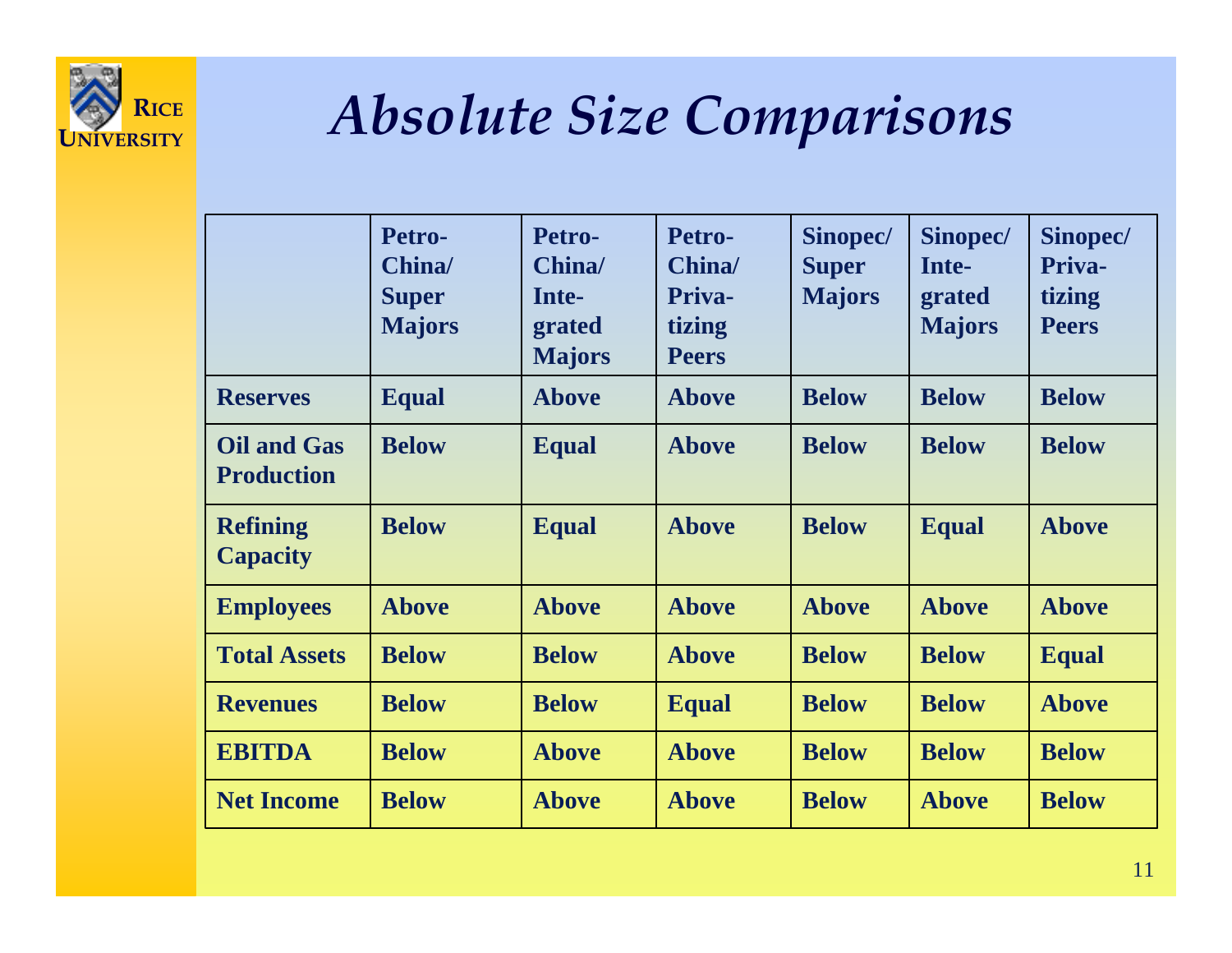

# *Aegis Analysis of 2002 EBITDA*<br>(Earnings Before Interest, Taxes & Depreciation in \$ Billions)

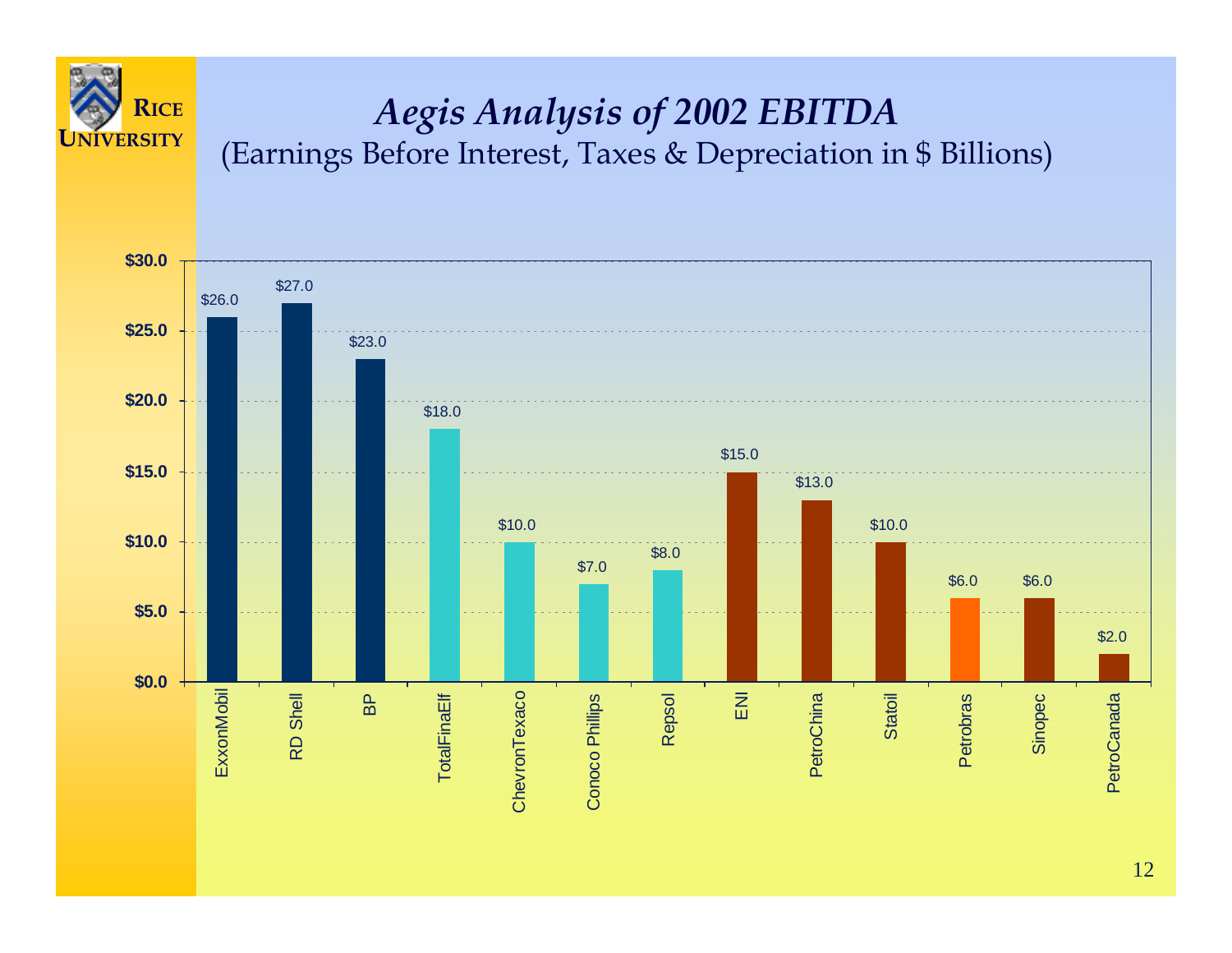

### *Comparison of Operating Characteristics*

- PetroChina and Sinopec are not as integrated as many of their foreign competitors.
- **PetroChina is more competitive than Sinopec** in terms of liquids and gas reserves, but both compare favorably on use of reserves.
- **Both are seeking overseas assets in order to** offset aging domestic fields, and because of competition from CNOOC in offshore exploration and production.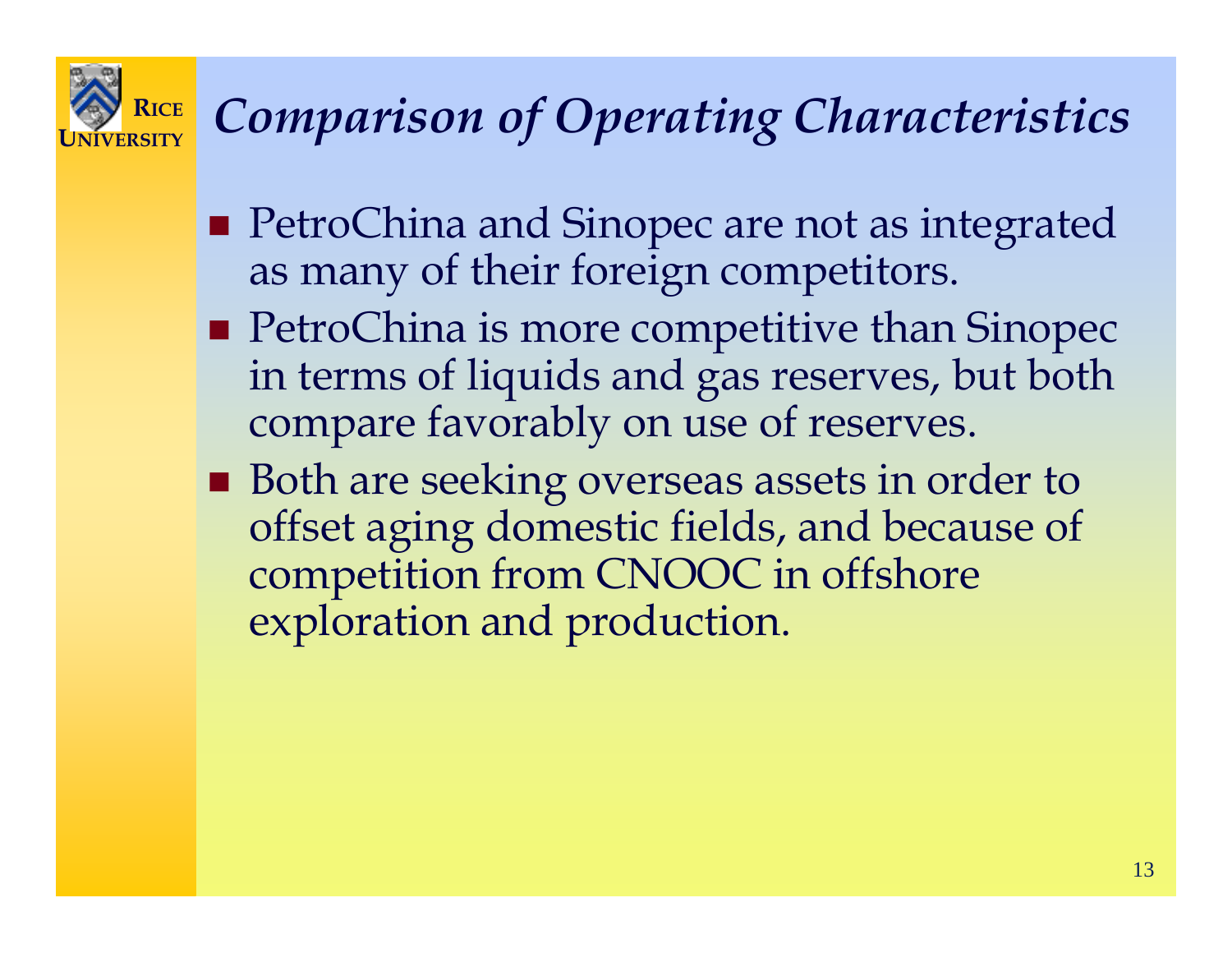

### **RICE UNIVERSITY** *Comparison of Operating Characteristics*

|                                                       | <b>Petro</b><br>China/<br><b>Super</b><br><b>Majors</b> | <b>Petro</b><br>China/<br>Inte-<br>grated<br><b>Majors</b> | <b>Petro</b><br>China/<br>Priva-<br>tizing<br><b>Peers</b> | Sinopec/<br><b>Super</b><br><b>Majors</b> | Sinopec/<br>Inte-<br>grated<br><b>Majors</b> | Sinopec/<br>Priva-<br>tizing<br><b>Peers</b> |
|-------------------------------------------------------|---------------------------------------------------------|------------------------------------------------------------|------------------------------------------------------------|-------------------------------------------|----------------------------------------------|----------------------------------------------|
| <b>Liquids</b><br><b>Reserves</b>                     | <b>Equal</b>                                            | <b>Above</b>                                               | <b>Above</b>                                               | <b>Below</b>                              | <b>Below</b>                                 | <b>Equal</b>                                 |
| <b>Gas Reserves</b>                                   | <b>Below</b>                                            | <b>Above</b>                                               | <b>Above</b>                                               | <b>Below</b>                              | <b>Below</b>                                 | <b>Below</b>                                 |
| <b>Percent</b><br><b>Liquids</b><br><b>Reserves</b>   | <b>Above</b>                                            | <b>Equal</b>                                               | <b>Equal</b>                                               | <b>Above</b>                              | <b>Above</b>                                 | <b>Above</b>                                 |
| <b>Percent</b><br><b>Liquids</b><br><b>Production</b> | <b>Above</b>                                            | <b>Above</b>                                               | <b>Above</b>                                               | <b>Above</b>                              | <b>Above</b>                                 | <b>Above</b>                                 |
| <b>Liquids</b><br><b>Reserve Life</b>                 | <b>Above</b>                                            | <b>Above</b>                                               | <b>Above</b>                                               | <b>Equal</b>                              | <b>Equal</b>                                 | <b>Equal</b>                                 |
| <b>Gas Reserve</b><br>Life                            | <b>Above</b>                                            | <b>Above</b>                                               | <b>Above</b>                                               | <b>Above</b>                              | <b>Above</b>                                 | <b>Equal</b>                                 |
| <b>Refinery</b><br><b>Integration</b>                 | <b>Below</b>                                            | <b>Below</b>                                               | <b>Below</b>                                               | <b>Above</b>                              | <b>Above</b>                                 | <b>Above</b><br>14                           |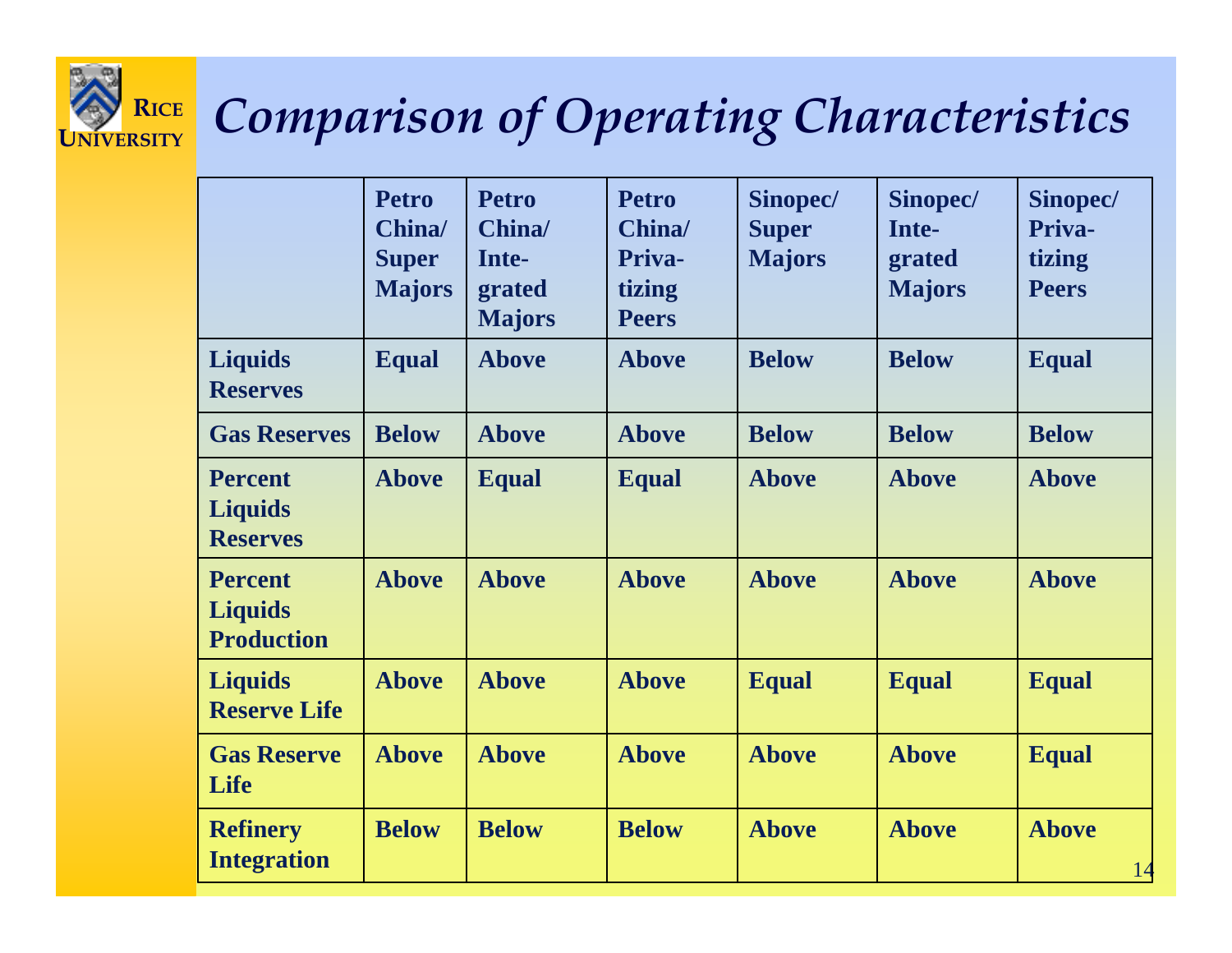

#### *CNPC and Sinopec Domestic Oil Production by Field, 1997-2002 (in thousands barrels per day)*

| <b>Field</b>      | <b>Company</b> | <b>Region</b>    | 1997   | 1998  | 1999   | 2000   | 2001        | 2002   | 2002/1997 |
|-------------------|----------------|------------------|--------|-------|--------|--------|-------------|--------|-----------|
| <b>Daqing</b>     | <b>CNPC</b>    | <b>Northeast</b> | 1120.1 | 114.0 | 1090.0 | 1060.0 | 1030.0      | 1002.6 | 89.5%     |
| <b>Liaohe</b>     | <b>CNPC</b>    | <b>Northeast</b> | 300.8  | 290.4 | 286.0  | 280.2  | 277.0       | 270.2  | 89.8%     |
| <b>Xinjiang</b>   | <b>CNPC</b>    | <b>Northwest</b> | 174.0  | 174.2 | 179.8  | 184.0  | 193.6       | 201.0  | 115.5%    |
| <b>Changqing</b>  | <b>CNPC</b>    | <b>Northwest</b> | 66.0   | 80.0  | 86.0   | 92.8   | 104.0       | 122.0  | 184.8%    |
| <b>Tarim</b>      | <b>CNPC</b>    | <b>Northwest</b> | 84.0   | 77.0  | 85.2   | 87.0   | 94.6        | 100.4  | 119.5%    |
| <b>Huabei</b>     | <b>CNPC</b>    | <b>North</b>     | 93.6   | 94.6  | 93.6   | 91.2   | 90.2        | 87.6   | 93.5%     |
| <b>Dagang</b>     | <b>CNPC</b>    | <b>North</b>     | 88.0   | 86.0  | 82.0   | 80.0   | 79.0        | 78.7   | 90.4%     |
| <b>Jilin</b>      | <b>CNPC</b>    | <b>Northeast</b> | 80.0   | 79.4  | 68.8   | 66.8   | 71.6        | 88.8   | 111.0%    |
| <b>Tuha</b>       | <b>CNPC</b>    | <b>Northwest</b> | 60.0   | 59.0  | 58.0   | 55.6   | 49.8        | 50.2   | 83.6%     |
| <b>Qinghai</b>    | <b>CNPC</b>    | <b>Northwest</b> | 32.0   | 35.22 | 38.0   | 40.0   | 41.2        | 42.8   | 133.7%    |
| <b>Sichuan</b>    | <b>CNPC</b>    | <b>Northwest</b> | 4.6    | 4.3   | 4.0    | 3.4    | 2.8         | 2.7    | 58.6%     |
| Yanzhang          | <b>CNPC</b>    | <b>Northwest</b> | 21.4   | 32.5  | 42.38  | 49.2   | 63.2        | 63.6   | 297.1%    |
| <b>Guidong</b>    | <b>CNPC</b>    | <b>Northwest</b> | 12.2   | 12.7  | 12.6   | 12.4   | 12.5        | 13.0   | 106.5%    |
| <b>Shengli</b>    | <b>Sinopec</b> | <b>North</b>     | 560.2  | 546.2 | 533.0  | 535.2  | 533.6       | 534.3  | 95.3%     |
| <b>China Star</b> | <b>Sinopec</b> | West             | 12.4   | 12.4  | 19.6   | 48.0   | 58.8        | 58.5   | 471.7%    |
| <b>Zhongyuan</b>  | <b>Sinopec</b> | <b>North</b>     | 80.4   | 80.0  | 75.0   | 75.4   | 76.0        | 76.0   | 94.5%     |
| <b>Henan</b>      | <b>Sinopec</b> | <b>Central</b>   | 37.0   | 37.2  | 36.6   | 37.0   | 37.2        | 37.6   | 101.6%    |
| <b>Jiangsu</b>    | <b>Sinopec</b> | <b>East</b>      | 23.4   | 26.7  | 29.0   | 31.0   | 31.4        | 31.4   | 134.1%    |
| <b>Jianghan</b>   | <b>Sinopec</b> | <b>East</b>      | 16.4   | 15.1  | 16.82  | 17.4   | <b>19.0</b> | 19.3   | 117.6%    |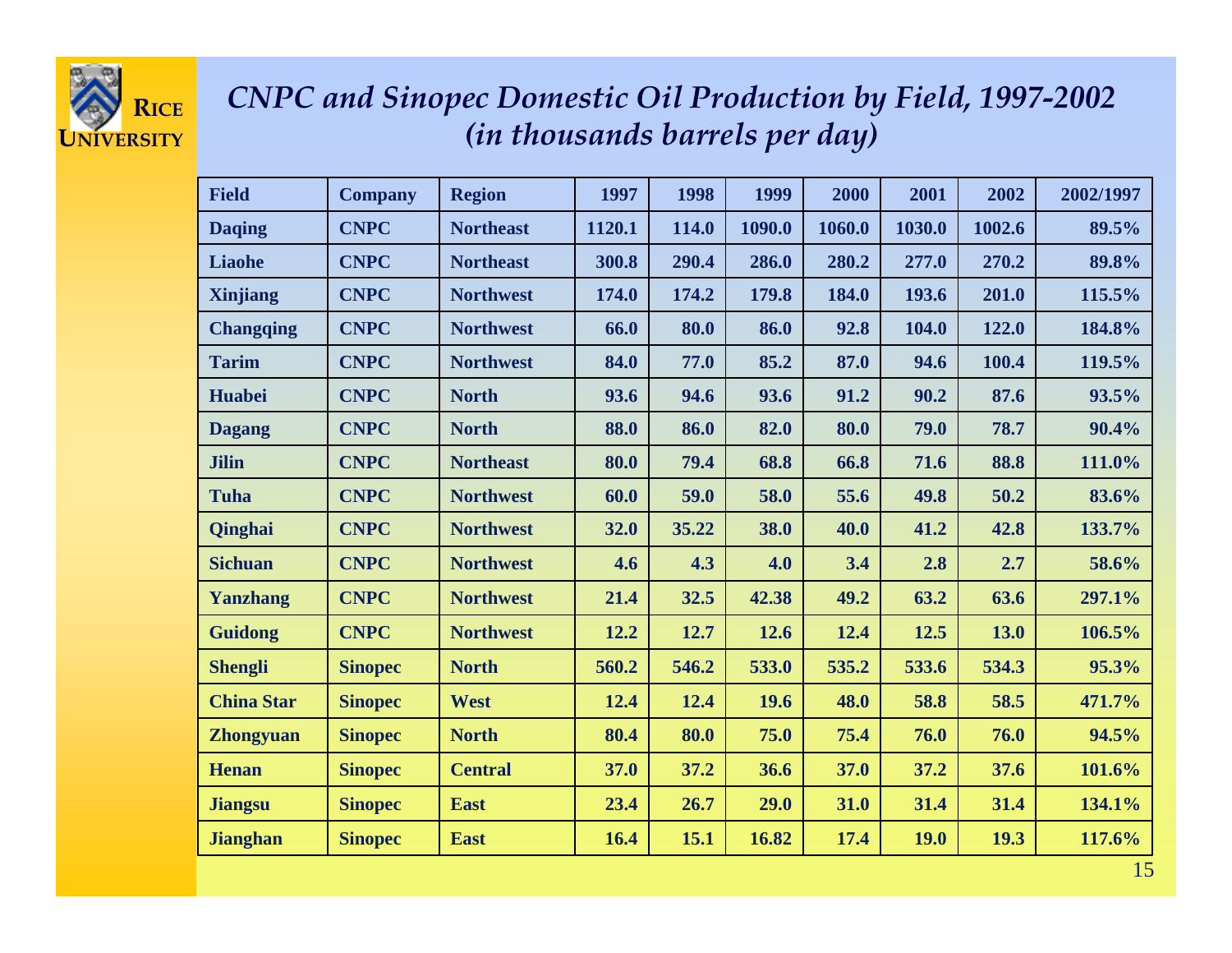

### *CNPC, Sinopec and CNOOC Domestic Crude Oil Production, 1997-2002 (in thousand barrels per day)*

|                | 1997   | 1998   | 1999   | 2000   | 2001   | 2002   | $\frac{0}{0}$<br>1998 | $\frac{0}{0}$<br>2002 |
|----------------|--------|--------|--------|--------|--------|--------|-----------------------|-----------------------|
| <b>CNPC</b>    | 2864.4 | 2149.2 | 2141.3 | 2121.0 | 2130.5 | 2148.3 | 67                    | 63.6                  |
|                |        |        |        |        |        |        |                       |                       |
| <b>Sinopec</b> | n.a.   | 706.3  | 691.3  | 744.8  | 756.7  | 757.8  | 22.0                  | 22.4                  |
| <b>CNOOC</b>   | 325.64 | 326.3  | 323.4  | 351.4  | 364.4  | 419.7  | 10.1                  | 12.4                  |
| <b>TOTAL</b>   | 3208.8 | 3205.1 | 3175.7 | 3217.2 | 3263.4 | 3377.3 | 100                   | <b>100</b>            |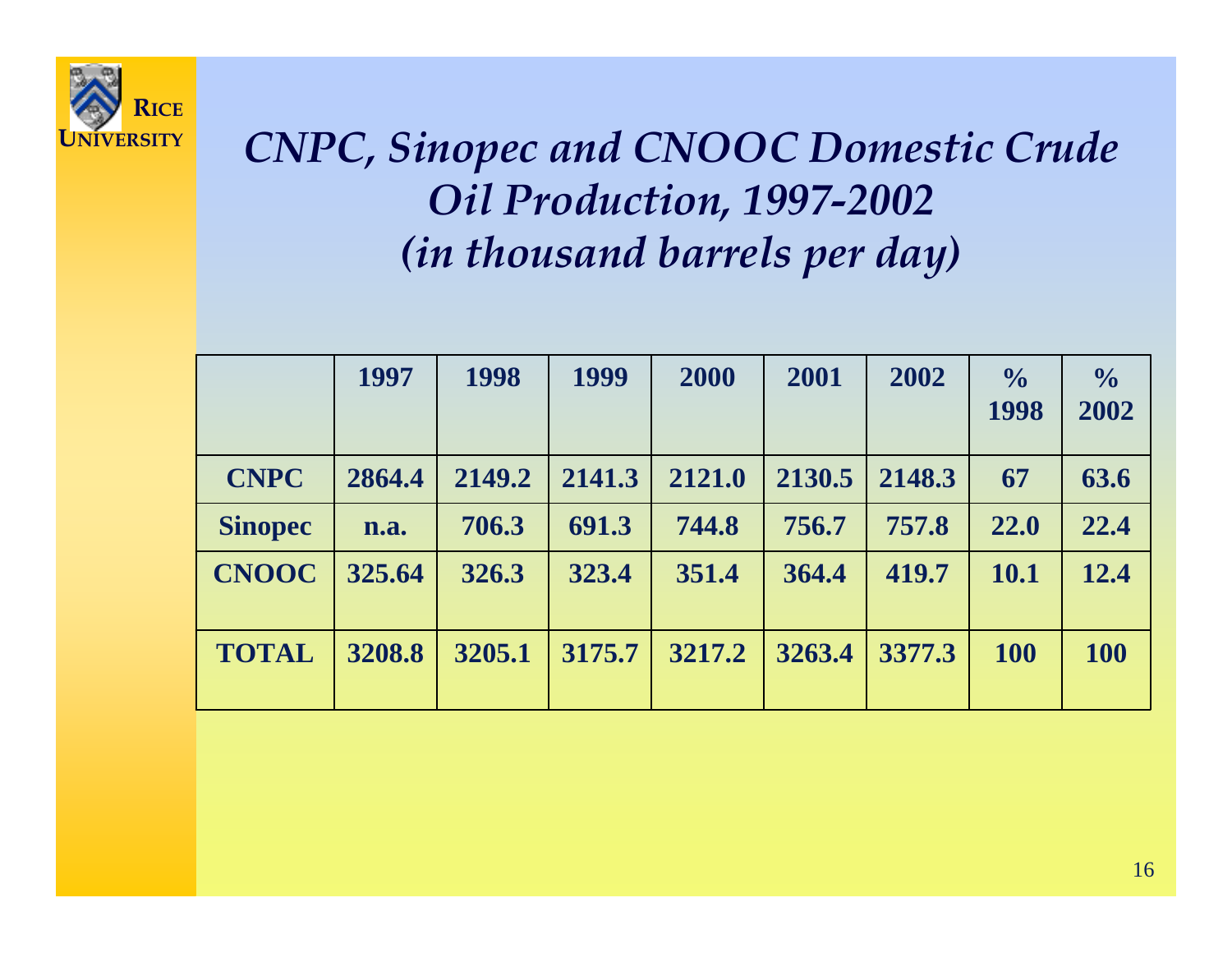

#### *CNOOC Domestic Crude Oil Production by Subsidiary, 1999-2002 (in thousand barrels per day)*

|                  | 1999 | 2000 | 2001   | 2002  |
|------------------|------|------|--------|-------|
| <b>Shenzhen</b>  | n.a. | n.a. | 206.72 | 185.5 |
| Tianjin          | 55.3 | 72.7 | 115.0  | 164.4 |
| <b>Zhanjiang</b> | n.a. | n.a. | 40.8   | 67.3  |
| <b>Total</b>     | n.a. | n.a. | 362.52 | 417.2 |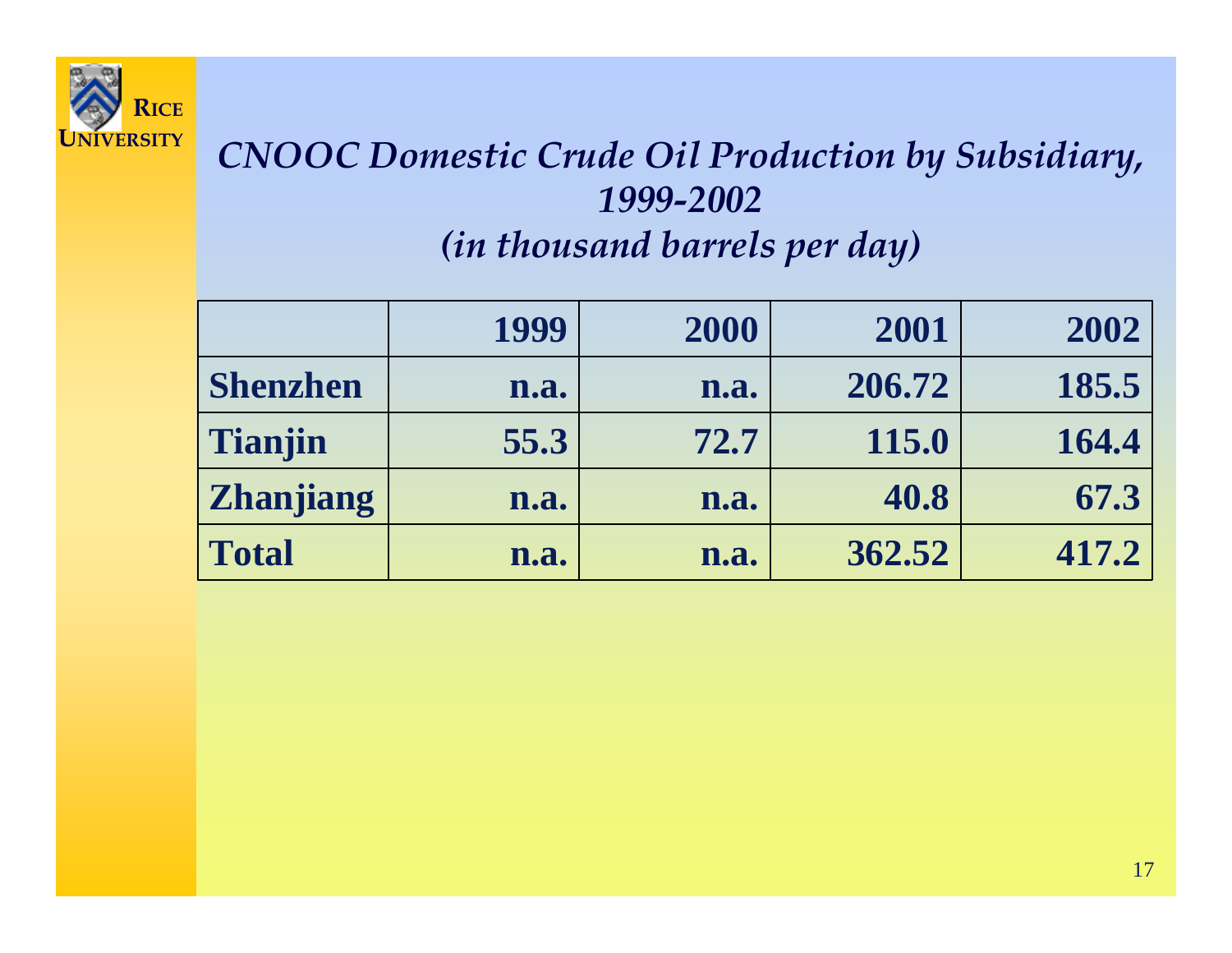

### *Aegis Analysis of 2002 Refinery Integration (Refining Capacity/ Liquids Production*

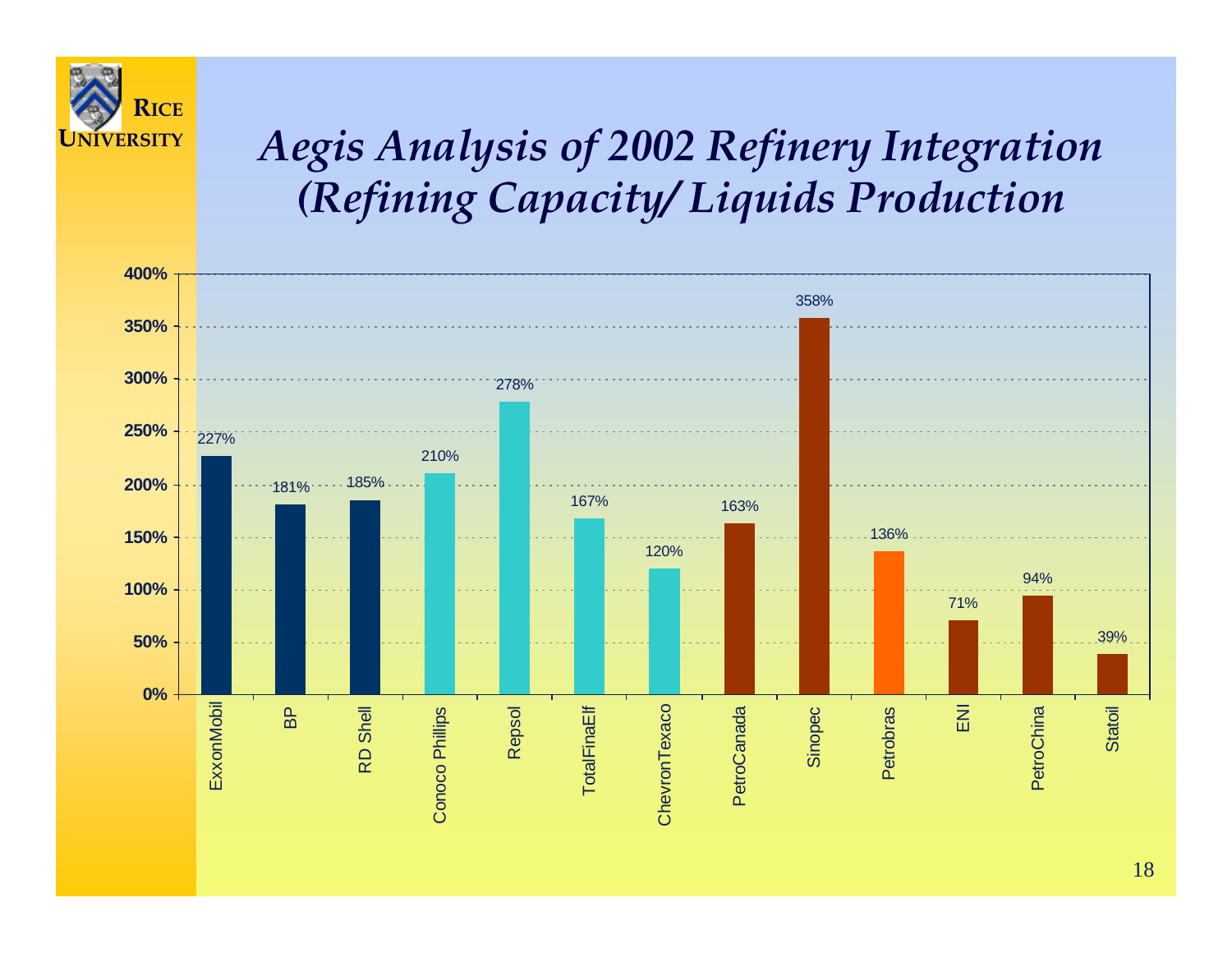

### *Comparisons of Operating Performance*

- Chinese oil and gas SOEs have many of the production inefficiencies characteristic of privatizing NOCs:
- **PetroChina compares favorably with majors** and peers on the exploration and production side of operating performance, but has high lifting costs and low employee profitability.
- Sinopec compares favorably with majors and peers on refining and marketing, but compares poorly on exploration and production, lifting and reserve replacement costs, and per employee profitability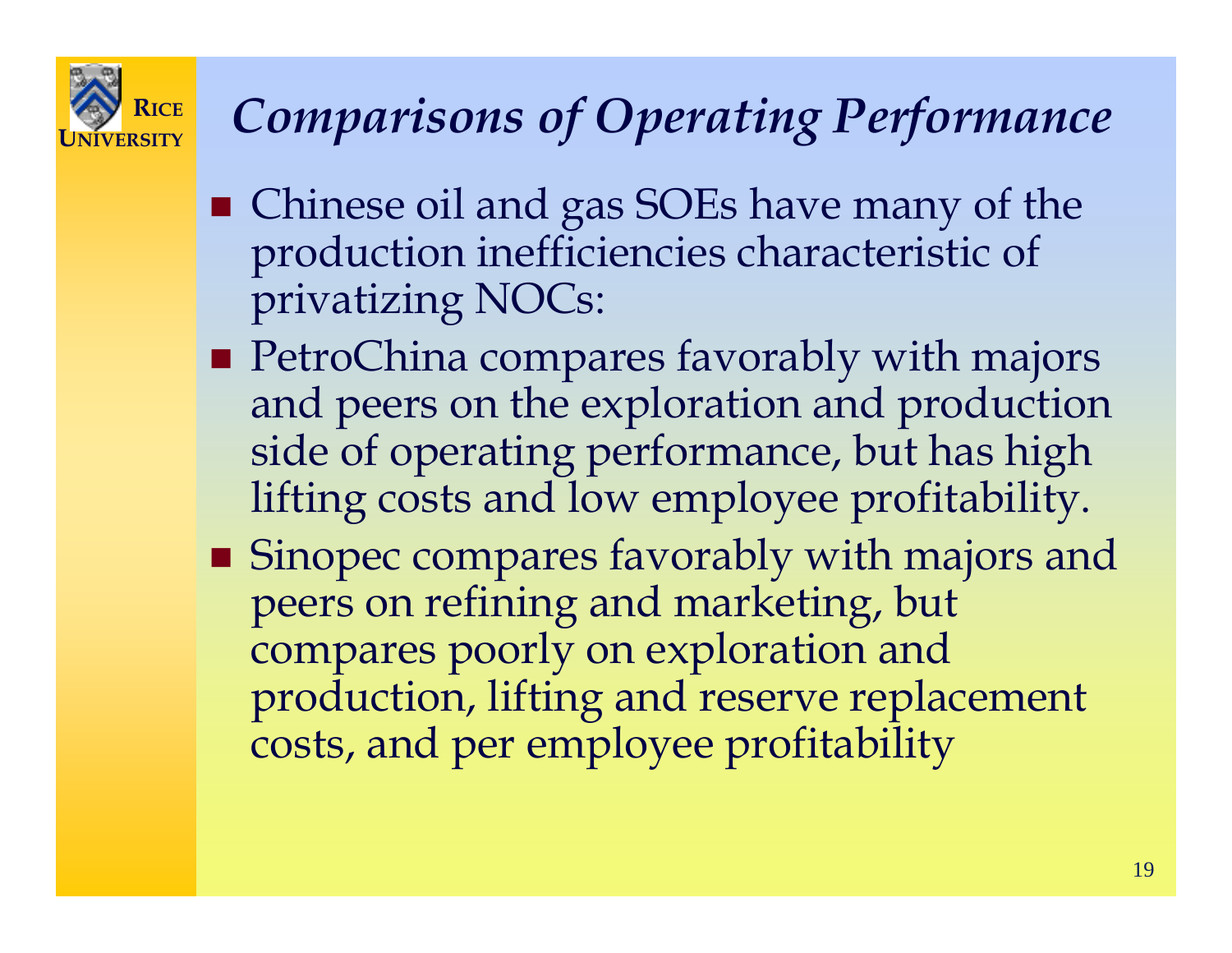

# *Comparisons of Operating Performance*

|                                    | Petro-<br>China/<br><b>Super</b><br><b>Majors</b> | Petro-<br>China/<br>Inte-<br>grated<br><b>Majors</b> | Petro-<br>China/<br>Priva-<br>tizing<br><b>Peers</b> | Sinopec/<br><b>Super</b><br><b>Majors</b> | <b>Sinopec/</b><br>Inte-<br>grated<br><b>Majors</b> | Sinopec/<br>Priva-<br>tizing<br><b>Peers</b> |
|------------------------------------|---------------------------------------------------|------------------------------------------------------|------------------------------------------------------|-------------------------------------------|-----------------------------------------------------|----------------------------------------------|
| <b>EBITDA</b> per Barrel           | <b>Equal</b>                                      | <b>Below</b>                                         | <b>Below</b>                                         | <b>Above</b>                              | <b>Above</b>                                        | <b>Above</b>                                 |
| <b>E&amp;P</b> Segment Performance | <b>Equal</b>                                      | <b>Equal</b>                                         | <b>Below</b>                                         | <b>Equal</b>                              | <b>Equal</b>                                        | <b>Below</b>                                 |
| <b>E&amp;P EBITDA ROA</b>          | <b>Above</b>                                      | <b>Above</b>                                         | <b>Equal</b>                                         | <b>Above</b>                              | <b>Above</b>                                        | <b>Equal</b>                                 |
| <b>R&amp;M Segment Performance</b> | <b>Below</b>                                      | <b>Equal</b>                                         | <b>Below</b>                                         | <b>Above</b>                              | <b>Above</b>                                        | <b>Above</b>                                 |
| <b>R&amp;M EBITDA ROA</b>          | <b>Above</b>                                      | <b>Above</b>                                         | <b>Below</b>                                         | <b>Above</b>                              | <b>Above</b>                                        | <b>Above</b>                                 |
| <b>Percentage R&amp;M EBITDA</b>   | <b>Below</b>                                      | <b>Below</b>                                         | <b>Below</b>                                         | <b>Above</b>                              | <b>Above</b>                                        | <b>Above</b>                                 |
| <b>Lifting Costs</b>               | <b>Equal</b>                                      | <b>Above</b>                                         | <b>Below</b>                                         | <b>Above</b>                              | <b>Above</b>                                        | <b>Above</b>                                 |
| <b>Reserve Replacement Cost</b>    | <b>Below</b>                                      | <b>Below</b>                                         | <b>Equal</b>                                         | <b>Above</b>                              | <b>Above</b>                                        | <b>Above</b>                                 |
| <b>Reserve Replacement</b>         | <b>Above</b>                                      | <b>Above</b>                                         | <b>Equal</b>                                         | <b>Above</b>                              | <b>Above</b>                                        | <b>Equal</b>                                 |
| <b>Employee Profitability</b>      | <b>Below</b>                                      | <b>Below</b>                                         | <b>Below</b>                                         | <b>Below</b>                              | <b>Below</b>                                        | <b>Below</b>                                 |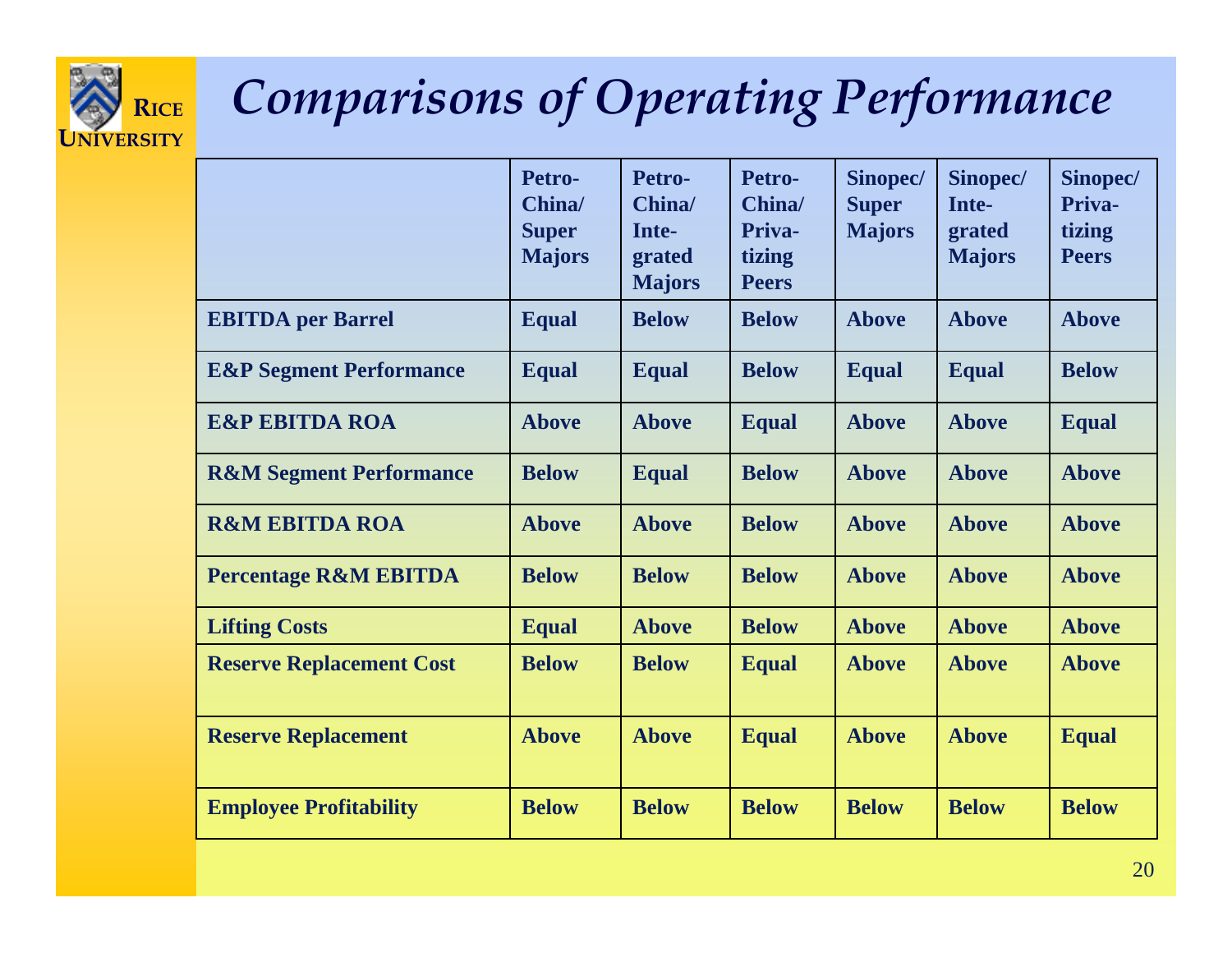

 *Aegis Analysis of 2002 Total EBITDA* (Earnings Before Interest, Taxes & Depreciation) */ BOE* (Barrel of Oil Equivalent) *Annual Production* **(\$/bbl)**

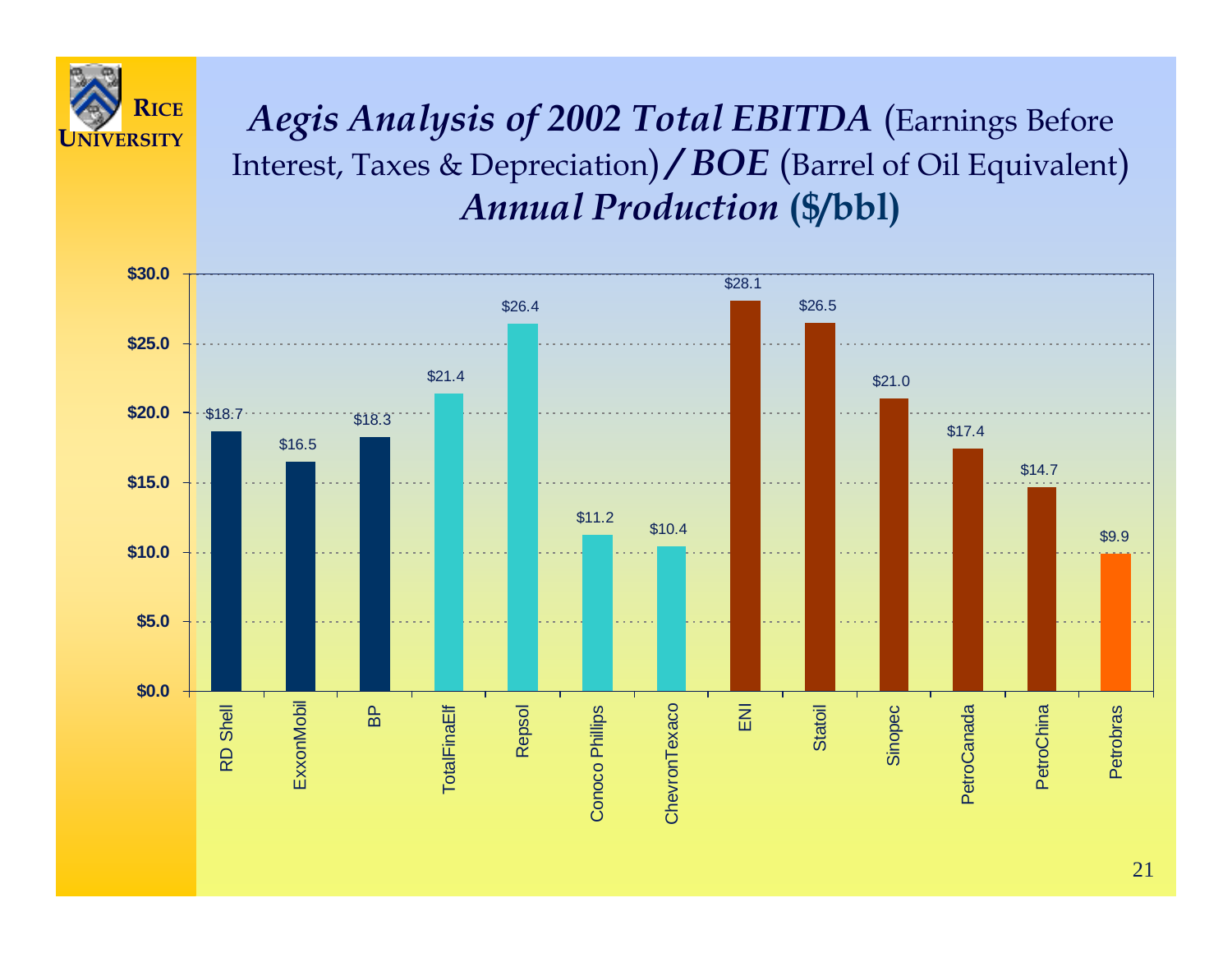

### *Comparisons of Financial Performance*

- **PetroChina and Sinopec compare** favorably to foreign competitors in terms of financial performance, although much of this may be based on ignorance of foreign investors, and lack of transparency in capital markets.
- Overall, both PetroChina and Sinopec provide favorable returns on capital employed, they reinvest in capital assets, and they have debts equal to their privatizing peers.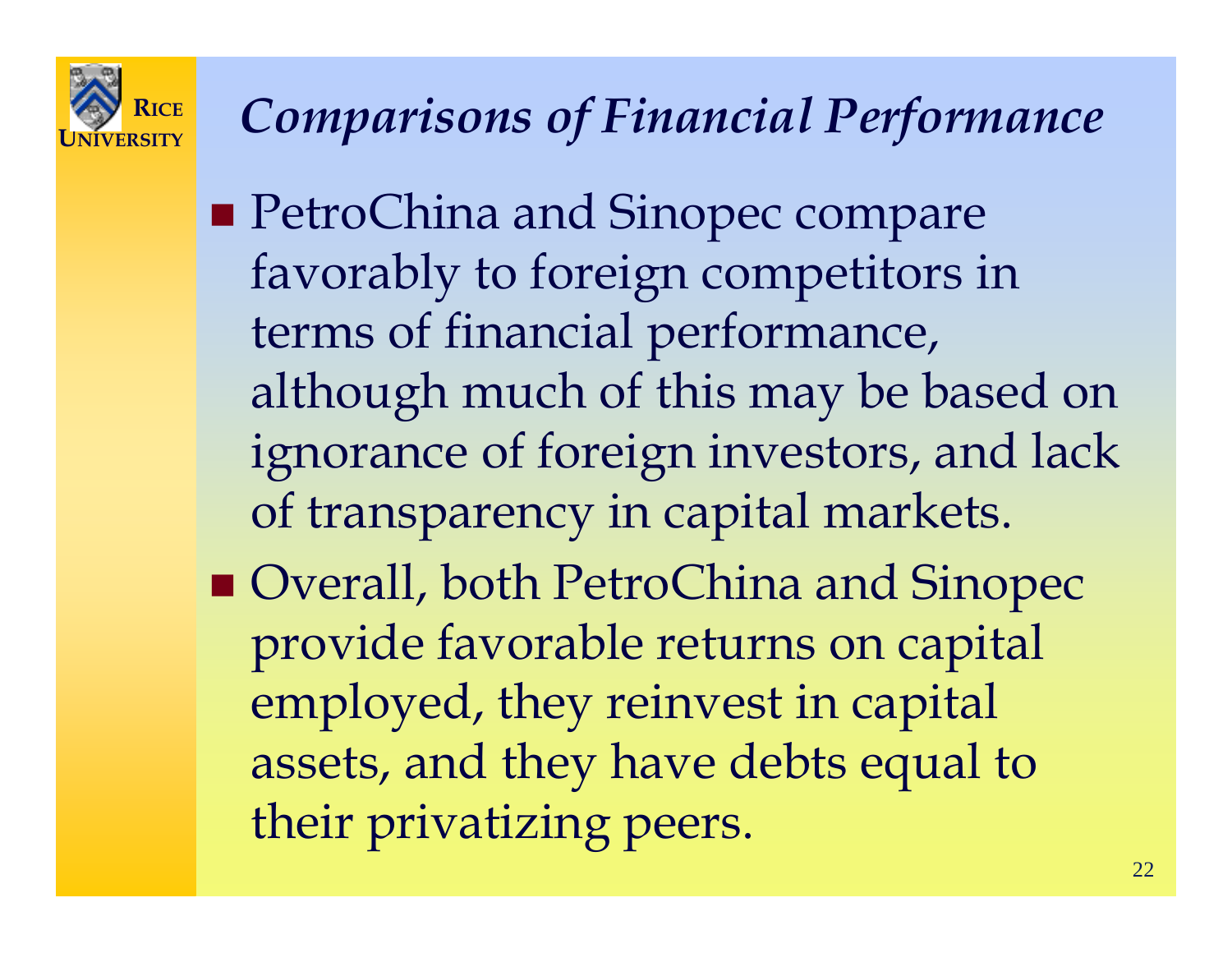

### *Comparisons of Financial Performance*

|                                                                          | Petro-<br>China/<br><b>Super</b><br><b>Majors</b> | Petro-<br>China/<br>Inte-<br>grated<br><b>Majors</b> | Petro-<br>China/<br>Priva-<br>tizing<br><b>Peers</b> | Sinopec/<br><b>Super</b><br><b>Majors</b> | Sinopec/<br>Inte-<br>grated<br><b>Majors</b> | Sinopec/<br>Priva-<br>tizing<br><b>Peers</b> |
|--------------------------------------------------------------------------|---------------------------------------------------|------------------------------------------------------|------------------------------------------------------|-------------------------------------------|----------------------------------------------|----------------------------------------------|
| <b>Turnover</b>                                                          | <b>Below</b>                                      | <b>Below</b>                                         | <b>Below</b>                                         | <b>Below</b>                              | <b>Below</b>                                 | <b>Above</b>                                 |
| <b>Gross Margin EBITDA/</b><br><b>Revenues</b>                           | <b>Above</b>                                      | <b>Above</b>                                         | <b>Above</b>                                         | <b>Above</b>                              | <b>Above</b>                                 | <b>Below</b>                                 |
| <b>EBITDA Return on</b><br><b>Capital Employed</b>                       | <b>Above</b>                                      | <b>Above</b>                                         | <b>Equal</b>                                         | <b>Equal</b>                              | <b>Above</b>                                 | <b>Below</b>                                 |
| <b>EBIT Return on Capital</b><br><b>Employed</b>                         | <b>Above</b>                                      | <b>Above</b>                                         | <b>Equal</b>                                         | <b>Below</b>                              | <b>Below</b>                                 | <b>Below</b>                                 |
| <b>Return on Equity</b>                                                  | <b>Above</b>                                      | <b>Above</b>                                         | <b>Equal</b>                                         | <b>Below</b>                              | <b>Below</b>                                 | <b>Below</b>                                 |
| <b>Cash Flow Reinvestment</b>                                            | <b>Above</b>                                      | <b>Above</b>                                         | <b>Equal</b>                                         | <b>Above</b>                              | <b>Above</b>                                 | <b>Above</b>                                 |
| <b>Book Debt Ratio (LTD/</b><br><b>LTD + Book Value</b><br><b>Equity</b> | <b>Above</b>                                      | <b>Below</b>                                         | <b>Below</b>                                         | <b>Above</b>                              | <b>Below</b>                                 | <b>Equal</b>                                 |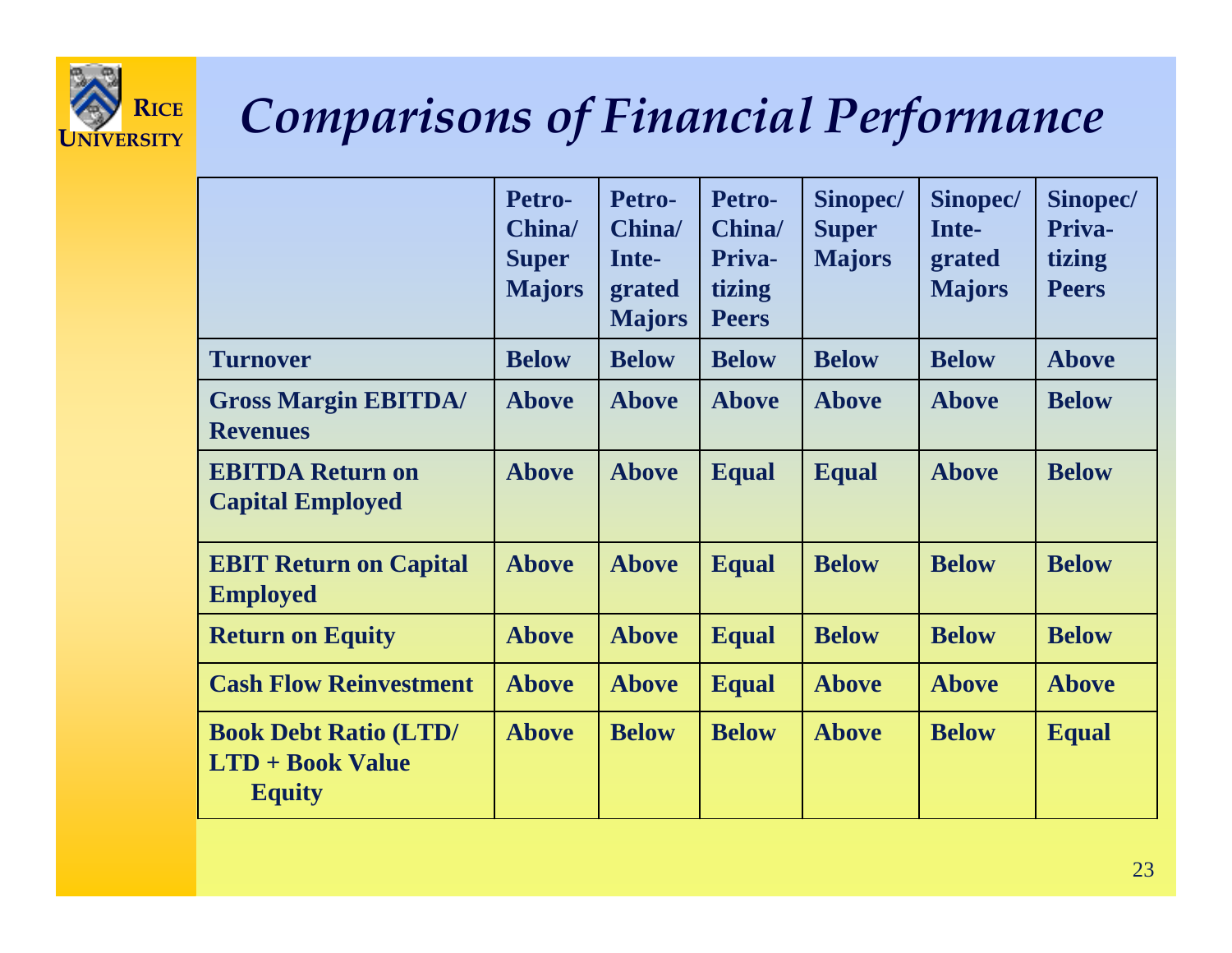

### *Comparisons of Stock Markets*

- **PetroChina and Sinopec are less** capitalized on the markets overall, have less firm value than their foreign competitors, and were likely "undervalued" in 2002 capital markets
- **PetroChina and Sinopec are both still** trying to adopt international accounting standards in order to attract foreign investors.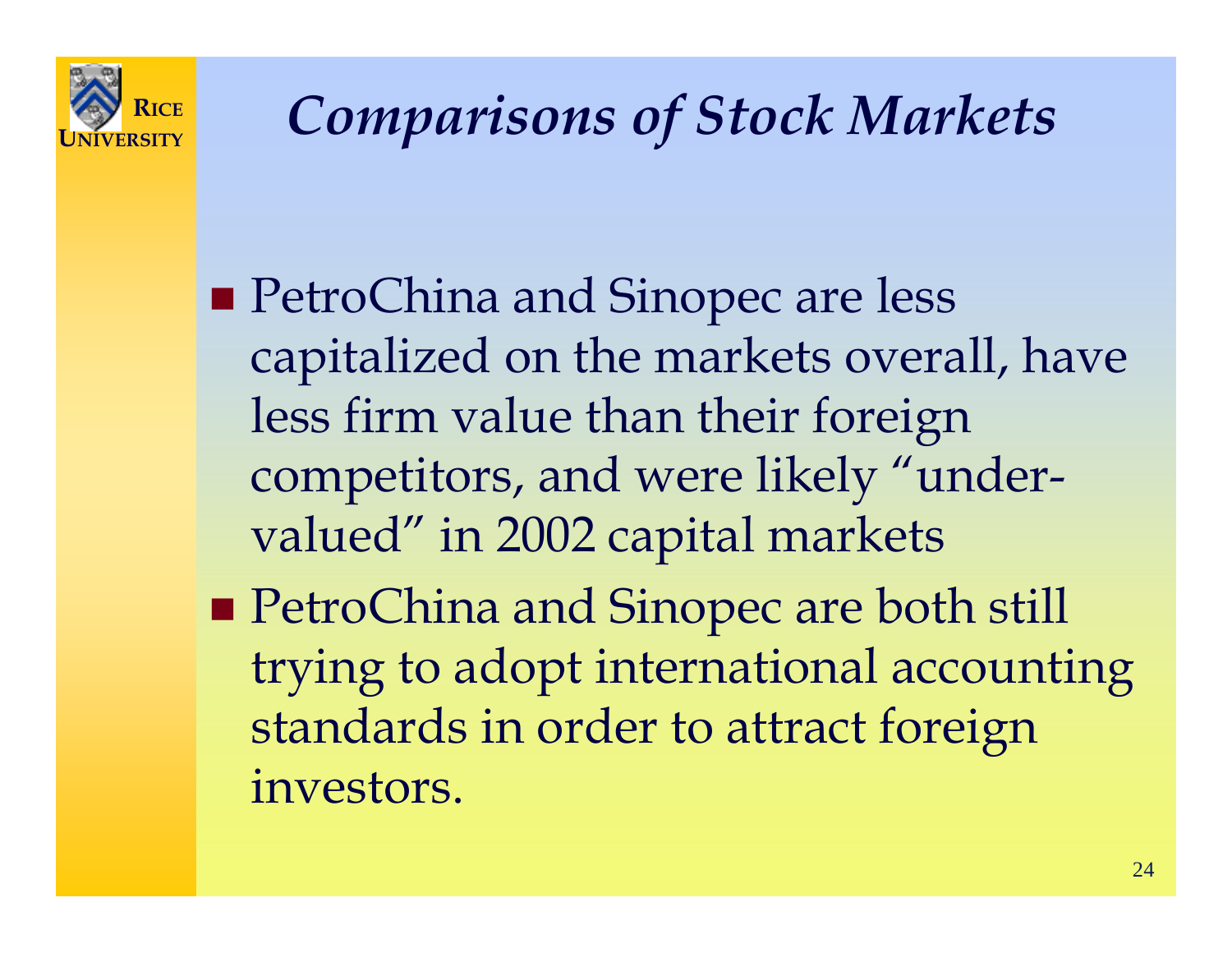

# *Comparisons of Stock Markets*

|                                              | Petro-<br>China/<br><b>Super</b><br><b>Majors</b> | Petro-<br>China/<br>Inte-<br>grated<br><b>Majors</b> | Petro-<br>China/<br>Priva-<br>tizing<br><b>Peers</b> | Sinopec/<br><b>Super</b><br><b>Majors</b> | Sinopec/<br>Inte-<br>grated<br><b>Majors</b> | Sinopec/<br>Priva-<br>tizing<br><b>Peers</b> |
|----------------------------------------------|---------------------------------------------------|------------------------------------------------------|------------------------------------------------------|-------------------------------------------|----------------------------------------------|----------------------------------------------|
| <b>Market</b><br><b>Capitalization</b>       | <b>Below</b>                                      | <b>Below</b>                                         | <b>Above</b>                                         | <b>Below</b>                              | <b>Below</b>                                 | <b>Below</b>                                 |
| <b>Firm Value</b>                            | <b>Below</b>                                      | <b>Below</b>                                         | <b>Above</b>                                         | <b>Below</b>                              | <b>Below</b>                                 | <b>Below</b>                                 |
| <b>Reserve Market</b><br><b>Valuation</b>    | <b>Below</b>                                      | <b>Below</b>                                         | <b>Below</b>                                         | <b>Below</b>                              | <b>Below</b>                                 | <b>Equal</b>                                 |
| <b>Dividend Yield</b>                        | <b>Above</b>                                      | <b>Above</b>                                         | <b>Above</b>                                         | <b>Above</b>                              | <b>Above</b>                                 | <b>Equal</b>                                 |
| Price to 2003<br><b>Earnings Estimates</b>   | <b>Below</b>                                      | <b>Below</b>                                         | <b>Below</b>                                         | <b>Below</b>                              | <b>Below</b>                                 | <b>Equal</b>                                 |
| Price to 2004<br><b>Earnings Estimates</b>   | <b>Below</b>                                      | <b>Below</b>                                         | <b>Equal</b>                                         | <b>Below</b>                              | <b>Below</b>                                 | <b>Equal</b>                                 |
| <b>One-Year</b><br><b>Shareholder Return</b> | <b>Above</b>                                      | <b>Above</b>                                         | <b>Above</b>                                         | <b>Above</b>                              | <b>Above</b>                                 | <b>Above</b><br>$\Omega$                     |